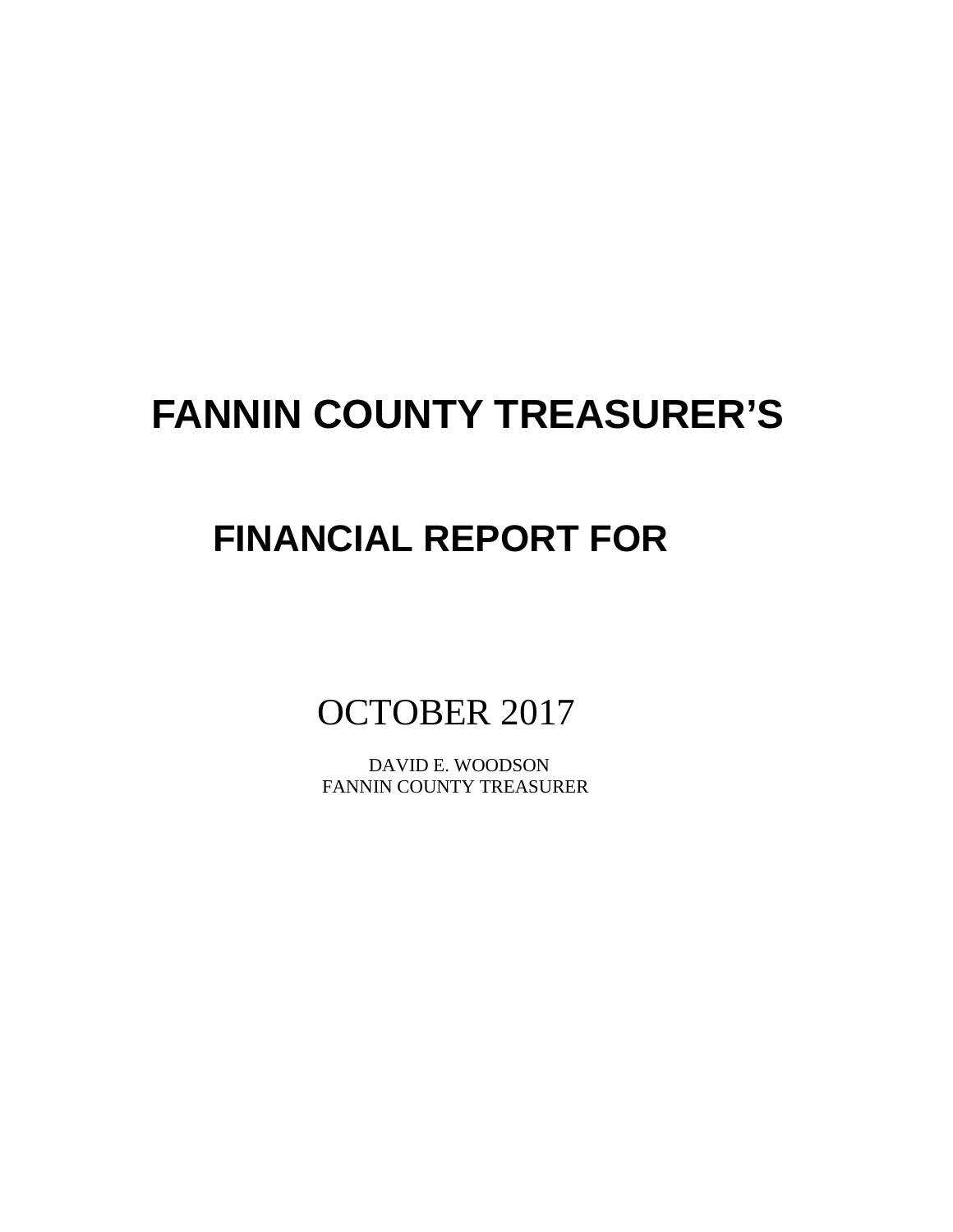11/02/2017 FUND DEPOSIT LISTING PAGE 1

| RECEIPT | <b>RECEIVED</b> | DATE            | DATE    | DESCRIPTION       | <b>BANK</b> | INCOME  | <b>REPORT</b> | AMOUNT          |
|---------|-----------------|-----------------|---------|-------------------|-------------|---------|---------------|-----------------|
| NUMBER  | FROM            | <b>RECEIVED</b> | DEPOSIT | OF MONEY RECEIVED | ACCOUNT     | ACCOUNT | CODES         | <b>RECEIVED</b> |
|         |                 |                 |         |                   |             |         |               |                 |

GENERAL FUND

|                                                    | ====================================                                                         |                             |                                                                                                              |                  |                  |                        |
|----------------------------------------------------|----------------------------------------------------------------------------------------------|-----------------------------|--------------------------------------------------------------------------------------------------------------|------------------|------------------|------------------------|
| 0000180001-01 TEXPOOL                              |                                                                                              |                             | 10-02-2017 10-02-2017 SEPT. 2017 INTEREST 10-103-175                                                         |                  | $10 - 360 - 100$ | 2,962.80               |
|                                                    | 0000180002-01 BOND SUPERVISION                                                               |                             | 10-02-2017 10-02-2017 WEEK OF 09/25/17 TH 10-103-100                                                         |                  | $10 - 340 - 573$ | 1,490.00               |
|                                                    | 0000180005-01 AMERICAN TOWER                                                                 |                             | 10-02-2017 10-02-2017 OCT. 2017 TOWER REN 10-103-100                                                         |                  | $10 - 370 - 115$ | 925.75                 |
|                                                    | 0000180008-01 DISTRICT ATTORNEY TRUST                                                        |                             | 10-03-2017 10-03-2017 ADMIN. FEES                                                                            | $10 - 103 - 100$ | $10 - 340 - 475$ | 14.41                  |
|                                                    | 0000180008-02 DISTRICT ATTORNEY TRUST                                                        |                             | 10-03-2017 10-03-2017 CERTIFIED MAIL                                                                         | $10 - 103 - 100$ | $10 - 475 - 311$ | 6.59                   |
|                                                    | 0000180010-01 VISION MEDIA GROUP, INC.                                                       |                             | 10-03-2017 10-03-2017 OCT. 2017 TOWER REN 10-103-100                                                         |                  | $10 - 370 - 100$ | 200.00                 |
|                                                    | 0000180014-01 APPRAISAL DISTRICT                                                             | 10-05-2017 10-05-2017 TAXES |                                                                                                              | $10 - 103 - 100$ | $10 - 310 - 110$ | 7,338.62               |
|                                                    | 0000180014-06 APPRAISAL DISTRICT                                                             | 10-05-2017 10-05-2017 TAXES |                                                                                                              | $10 - 103 - 100$ | $10 - 310 - 120$ | 7,466.23               |
| 0000180016-01 TAX A/C                              |                                                                                              |                             | 10-05-2017 10-05-2017 WEEK OF 09/29/17 15 10-103-100                                                         |                  | $10 - 321 - 250$ | 765.00                 |
| 0000180017-01 TAX A/C                              |                                                                                              |                             | 10-05-2017 10-05-2017 WEEK OF 09/29/17                                                                       | $10 - 103 - 100$ | $10 - 321 - 200$ | 2,373.37               |
| 0000180018-01 TAX A/C                              |                                                                                              |                             | 10-05-2017 10-05-2017 WEEK OF 09/15/17                                                                       | $10 - 103 - 100$ | $10 - 321 - 200$ | 2.30                   |
| 0000180019-01 TAX A/C                              |                                                                                              |                             | 10-05-2017 10-05-2017 WEEK OF 09/22/17                                                                       | $10 - 103 - 100$ | $10 - 321 - 200$ | 11.50                  |
| 0000180020-01 COMPTROLLER                          |                                                                                              |                             | 10-05-2017 10-05-2017 UTILITY REIMBURSEME 10-103-100                                                         |                  | $10 - 370 - 147$ | 1,325.65               |
|                                                    | 0000180021-01 CONSTABLE PCT. # 1                                                             |                             | 10-05-2017 10-05-2017 SERVE PAPERS                                                                           | $10 - 103 - 100$ | $10 - 340 - 551$ | 70.00                  |
|                                                    | 0000180022-01 TEXAS DISTRICT & COUNTY                                                        |                             | 10-06-2017 10-06-2017 TRAVEL REIMBURSEMEN 10-103-100                                                         |                  | $10 - 370 - 130$ | 120.00                 |
|                                                    | 0000180023-01 CONSTABLE PCT. # 1                                                             |                             | 10-06-2017 10-06-2017 SERVE PAPERS                                                                           | $10 - 103 - 100$ | $10 - 340 - 551$ | 70.00                  |
| 0000180024-01 LEGEND BANK                          |                                                                                              |                             | 10-06-2017 10-06-2017 SEPT. 2017 INTEREST 10-103-100                                                         |                  | $10 - 360 - 100$ | 514.84                 |
| 0000180024-29 LEGEND BANK                          |                                                                                              |                             | 10-06-2017 10-06-2017 SEPT. 2017 INTEREST 10-100-100                                                         |                  | $10 - 360 - 100$ | 1.55                   |
|                                                    | 0000180025-01 FANNIN COUNTY HEALTH DEPT 10-10-2017 10-10-2017 SEPT. 2017 PERMITS 10-103-100  |                             |                                                                                                              |                  | $10 - 320 - 545$ | 925.00                 |
|                                                    | 0000180026-01 BOND SUPERVISION                                                               |                             | 10-10-2017 10-10-2017 WEEK OF 10/02/17 TH 10-103-100                                                         |                  | $10 - 340 - 573$ | 1,638.00               |
|                                                    | 0000180027-01 DISTRICT CLERK                                                                 |                             | 10-10-2017 10-10-2017 SEPT. 1-30, 2017                                                                       | $10 - 103 - 100$ | $10 - 318 - 130$ | 5,358.71               |
|                                                    | 0000180027-02 DISTRICT CLERK                                                                 |                             | 10-10-2017 10-10-2017 SEPT. 1-30, 2017                                                                       | $10 - 103 - 100$ | 10-318-132       | 45.83                  |
|                                                    | 0000180027-03 DISTRICT CLERK                                                                 |                             | 10-10-2017 10-10-2017 SEPT. 1-30, 2017                                                                       | $10 - 103 - 100$ | $10 - 340 - 135$ | 180.00                 |
|                                                    | 0000180027-04 DISTRICT CLERK                                                                 |                             | 10-10-2017 10-10-2017 SEPT. 1-30, 2017                                                                       | $10 - 103 - 100$ | $10 - 340 - 450$ | 5,660.51               |
|                                                    | 0000180027-05 DISTRICT CLERK                                                                 |                             | 10-10-2017 10-10-2017 SEPT. 1-30, 2017                                                                       | $10 - 103 - 100$ | $10 - 340 - 475$ | 0.19                   |
|                                                    | 0000180027-06 DISTRICT CLERK                                                                 |                             | 10-10-2017 10-10-2017 SEPT. 1-30, 2017                                                                       | $10 - 103 - 100$ | $10 - 340 - 560$ | 1,944.77               |
|                                                    | 0000180027-07 DISTRICT CLERK                                                                 |                             | 10-10-2017 10-10-2017 SEPT. 1-30, 2017                                                                       | $10 - 103 - 100$ | $10 - 340 - 600$ | 104.94                 |
|                                                    | 0000180027-08 DISTRICT CLERK                                                                 |                             | 10-10-2017 10-10-2017 SEPT. 1-30, 2017                                                                       | $10 - 103 - 100$ | $10 - 370 - 162$ | 314.81                 |
|                                                    | 0000180027-09 DISTRICT CLERK                                                                 |                             | 10-10-2017 10-10-2017 SEPT. 1-30, 2017                                                                       | $10 - 103 - 100$ | $10 - 370 - 163$ | 30.20                  |
|                                                    | 0000180027-10 DISTRICT CLERK                                                                 |                             | 10-10-2017 10-10-2017 SEPT. 1-30, 2017                                                                       | $10 - 103 - 100$ | $10 - 370 - 164$ | 120.83                 |
|                                                    | 0000180027-11 DISTRICT CLERK                                                                 |                             | 10-10-2017 10-10-2017 SEPT. 1-30, 2017                                                                       | $10 - 103 - 100$ | $10 - 370 - 166$ | 6.56                   |
|                                                    | 0000180027-12 DISTRICT CLERK                                                                 |                             | 10-10-2017 10-10-2017 SEPT. 1-30, 2017                                                                       | $10 - 103 - 100$ | $10 - 370 - 167$ | 42.48                  |
|                                                    | 0000180031-01 APPRAISAL DISTRICT                                                             | 10-12-2017 10-12-2017 TAXES |                                                                                                              | $10 - 103 - 100$ | $10 - 310 - 110$ | 163.24                 |
|                                                    | 0000180031-07 APPRAISAL DISTRICT                                                             | 10-12-2017 10-12-2017 TAXES |                                                                                                              | $10 - 103 - 100$ | $10 - 310 - 120$ | 5,173.54               |
| 0000180032-01 TAX A/C                              |                                                                                              |                             | 10-12-2017 10-12-2017 WEEK OF 10/06/17 18 10-103-100                                                         |                  |                  | 915.00                 |
|                                                    | 0000180033-01 TEXAS ASSOCIATION OF                                                           |                             | 10-12-2017 10-12-2017 DAMAGE 2016 FORD EX 10-103-100                                                         |                  | $10 - 321 - 250$ |                        |
| 0000180034-01 TAX A/C                              |                                                                                              |                             |                                                                                                              |                  | $10 - 560 - 454$ | 1,580.70               |
|                                                    | 0000180035-01 FANNIN COUNTY HEALTH INSP 10-12-2017 10-12-2017 SEPT. 2017 PERMITS 10-103-100  |                             | 10-12-2017 10-12-2017 WEEK OF 10/06/17                                                                       | $10 - 103 - 100$ | $10 - 321 - 200$ | 2,476.25               |
|                                                    |                                                                                              |                             | 10-16-2017 10-16-2017 REFUND ON TRAVEL                                                                       | $10 - 103 - 100$ | $10 - 320 - 300$ | 7,240.04<br>141.27     |
|                                                    | 0000180036-01 RICHARD E. GLASER                                                              |                             |                                                                                                              |                  | $10 - 370 - 130$ |                        |
| 0000180037-01 US BANK<br>0000180042-01 COMPTROLLER |                                                                                              |                             | 10-16-2017 10-16-2017 JULY 2017 INMATE PE 10-103-100<br>10-16-2017 10-16-2017 AUG. 2017 LOCAL SAL 10-103-100 |                  | $10 - 319 - 553$ | 23,575.00<br>71,287.32 |
|                                                    |                                                                                              |                             |                                                                                                              |                  | $10 - 318 - 160$ |                        |
|                                                    | 0000180047-01 COLA-COLA SOUTHWEST                                                            |                             | 10-16-2017 10-16-2017 COCA-COLA COMMISSIO 10-103-100                                                         |                  | $10 - 370 - 565$ | 26.08                  |
|                                                    | 0000180048-01 BOND SUPERVISION                                                               |                             | 10-16-2017 10-16-2017 WEEK OF 10/09/17 TH 10-103-100                                                         |                  | $10 - 340 - 573$ | 1,040.00               |
| 0000180055-01 TAX A/C                              |                                                                                              |                             | 10-19-2017 10-19-2017 WEEK OF 10/13/17                                                                       | $10 - 103 - 100$ | 10-321-200       | 1,872.65               |
| 0000180056-01 TAX A/C                              |                                                                                              |                             | 10-19-2017 10-19-2017 WEEK OF 09/29/17                                                                       | $10 - 103 - 100$ | $10 - 321 - 200$ | 9.20                   |
| 0000180057-01 TAX A/C                              |                                                                                              |                             | 10-19-2017 10-19-2017 WEEK OF 10/13/17 15 10-103-100                                                         |                  | $10 - 321 - 250$ | 770.00                 |
|                                                    | 0000180058-01 APPRAISAL DISTRICT                                                             | 10-19-2017 10-19-2017 TAXES |                                                                                                              | $10 - 103 - 100$ | $10 - 310 - 110$ | 23,645.07              |
|                                                    | 0000180058-02 APPRAISAL DISTRICT                                                             | 10-19-2017 10-19-2017 TAXES |                                                                                                              | $10 - 103 - 100$ | $10 - 321 - 901$ | 498.18                 |
|                                                    | 0000180058-08 APPRAISAL DISTRICT                                                             | 10-19-2017 10-19-2017 TAXES |                                                                                                              | $10 - 103 - 100$ | $10 - 310 - 120$ | 7,540.00               |
| 0000180060-01 COMPTROLLER                          |                                                                                              |                             | 10-20-2017 10-20-2017 MB GR CNTY ALLOC.                                                                      | $10 - 103 - 100$ | 10-318-140       | 1,785.19               |
| 0000180060-02 COMPTROLLER                          |                                                                                              |                             | 10-20-2017 10-20-2017 MB SALES CNTY. ALLO 10-103-100                                                         |                  | $10 - 318 - 140$ | 2,193.54               |
|                                                    | 0000180065-01 THE AMERICAN BOTTLING COM 10-20-2017 10-20-2017 DR. PEPPER COMMISSI 10-103-100 |                             |                                                                                                              |                  | $10 - 370 - 510$ | 36.00                  |
|                                                    | 0000180066-01 BOND SUPERVISION                                                               |                             | 10-23-2017 10-23-2017 WEEK OF 10/16/17 TH 10-103-100                                                         |                  | $10 - 340 - 573$ | 730.00                 |
|                                                    | 0000180067-01 UPPER TRINITY REGIONAL                                                         |                             | 10-23-2017 10-23-2017 THIRD PAYMENT ON PR 10-103-100                                                         |                  | $10 - 318 - 121$ | 14,592.80              |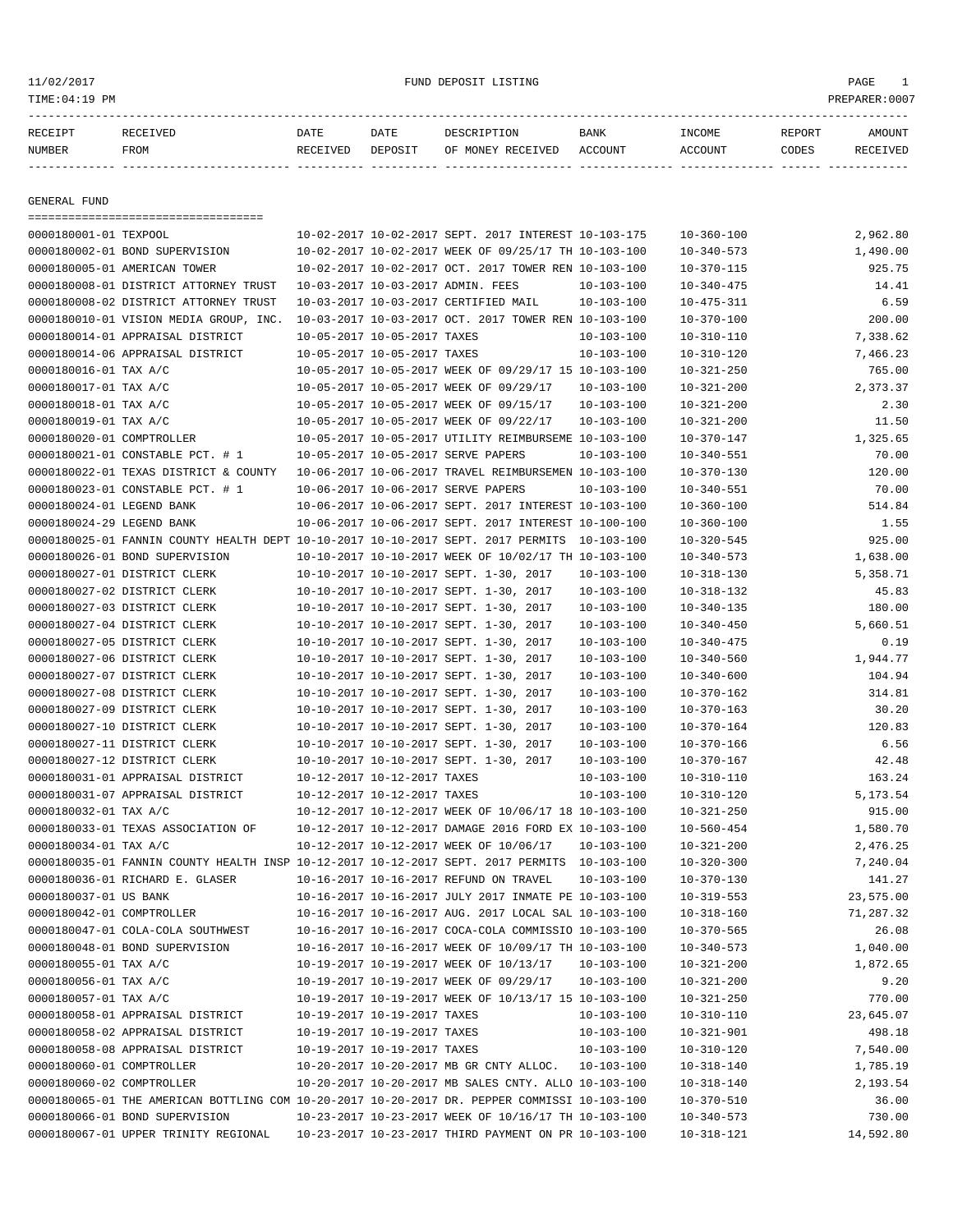11/02/2017 FUND DEPOSIT LISTING PAGE 2

| RECEIPT | <b>RECEIVED</b> | DATE     | DATE    | DESCRIPTION       | <b>BANK</b> | INCOME  | <b>REPORT</b> | AMOUNT          |
|---------|-----------------|----------|---------|-------------------|-------------|---------|---------------|-----------------|
| NUMBER  | FROM            | RECEIVED | DEPOSIT | OF MONEY RECEIVED | ACCOUNT     | ACCOUNT | CODES         | <b>RECEIVED</b> |
|         |                 |          |         |                   |             |         |               |                 |

GENERAL FUND

| 0000180068-01 CONSTABLE PCT. # 1 | 10-24-2017 10-24-2017 SERVE PAPERS                   | $10 - 103 - 100$ | $10 - 340 - 551$ | 150.00     |
|----------------------------------|------------------------------------------------------|------------------|------------------|------------|
| 0000180076-01 COMPTROLLER        | 10-25-2017 10-25-2017 COUNTY SUPP. FOR ST 10-103-100 |                  | $10 - 370 - 152$ | 359.81     |
| 0000180077-01 TAX A/C            | 10-25-2017 10-25-2017 WEEK OF 10/13/17               | $10 - 103 - 100$ | $10 - 321 - 200$ | 4.60       |
| 0000180078-01 TAX A/C            | 10-25-2017 10-25-2017 WEEK OF 10/20/17               | $10 - 103 - 100$ | $10 - 321 - 200$ | 27.60      |
| 0000180079-01 TAX A/C            | 10-25-2017 10-25-2017 WEEK OF 10/20/17               | $10 - 103 - 100$ | $10 - 321 - 200$ | 1,484.85   |
| 0000180080-01 TAX A/C            | 10-25-2017 10-25-2017 WEEK OF 10/20/17 15 10-103-100 |                  | $10 - 321 - 250$ | 775.00     |
| 0000180081-01 APPRAISAL DISTRICT | 10-26-2017 10-26-2017 TAXES                          | $10 - 103 - 100$ | $10 - 310 - 110$ | 186,513.96 |
| 0000180081-02 APPRAISAL DISTRICT | 10-26-2017 10-26-2017 TAXES                          | $10 - 103 - 100$ | $10 - 321 - 901$ | 209.96     |
| 0000180081-08 APPRAISAL DISTRICT | 10-26-2017 10-26-2017 TAXES                          | $10 - 103 - 100$ | $10 - 310 - 120$ | 1,417.43   |
| 0000180088-01 BOND SUPERVISION   | 10-30-2017 10-30-2017 WEEK OF 10/23/17 TH 10-103-100 |                  | $10 - 340 - 573$ | 1,829.00   |
| 0000180089-01 CONSTABLE PCT. # 3 | 10-30-2017 10-30-2017 SERVE PAPERS                   | $10 - 103 - 100$ | $10 - 340 - 553$ | 70.00      |
| 0000180090-01 CONSTABLE PCT. # 3 | 10-30-2017 10-30-2017 SERVE PAPERS                   | $10 - 103 - 100$ | $10 - 340 - 553$ | 70.00      |
| 0000180091-01 SECURUS            | 10-30-2017 10-30-2017 SEPT. 2017 JAIL PAY 10-103-100 |                  | $10 - 319 - 420$ | 2,024.96   |
| 0000180092-01 AMERICAN TOWER     | 10-30-2017 10-30-2017 INVOICE # PN-643863 10-103-100 |                  | $10 - 370 - 115$ | 1,064.61   |
| 0000180093-01 COMPTROLLER        | 10-31-2017 10-31-2017 LONGEVITY                      | $10 - 103 - 100$ | $10 - 370 - 151$ | 1,380.00   |

FUND TOTAL 406,704.29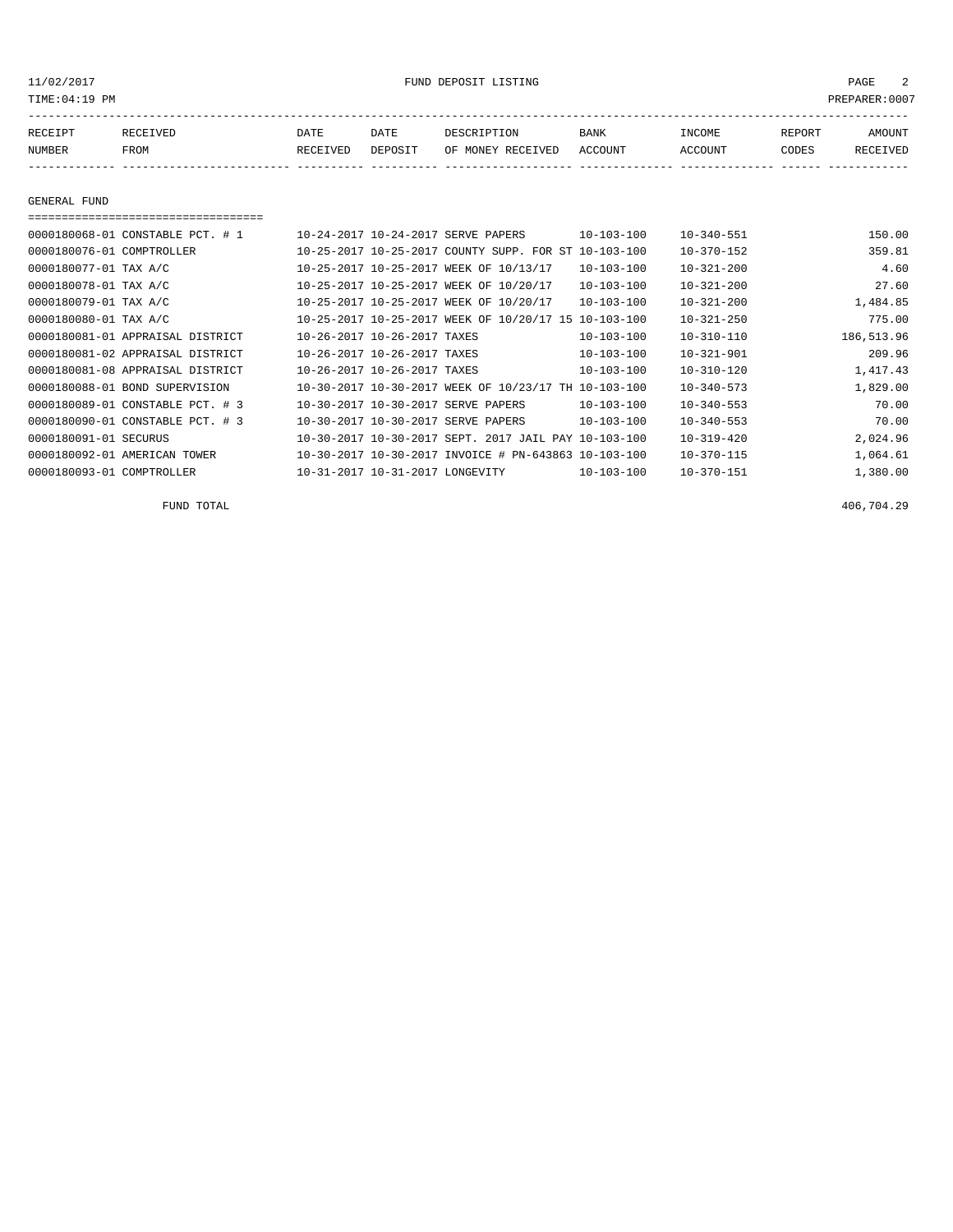TIME:04:19 PM PREPARER:0007

| RECEIPT             | RECEIVED | DATE     | DATE    | DESCRIPTION       | <b>BANK</b> | INCOME  | REPORT | AMOUNT   |
|---------------------|----------|----------|---------|-------------------|-------------|---------|--------|----------|
| NUMBER              | FROM     | RECEIVED | DEPOSIT | OF MONEY RECEIVED | ACCOUNT     | ACCOUNT | CODES  | RECEIVED |
|                     |          |          |         |                   |             |         |        |          |
|                     |          |          |         |                   |             |         |        |          |
| COURTHOUSE SECURITY |          |          |         |                   |             |         |        |          |

| 0000180024-02 LEGEND BANK    | 10-06-2017 10-06-2017 SEPT, 2017 INTEREST 11-103-100         |  | 11-360-100 | 6.86   |
|------------------------------|--------------------------------------------------------------|--|------------|--------|
| 0000180027-13 DISTRICT CLERK | $10-10-2017$ $10-10-2017$ SEPT, $1-30$ , $2017$ $11-103-100$ |  | 11-340-650 | 173.49 |

FUND TOTAL 180.35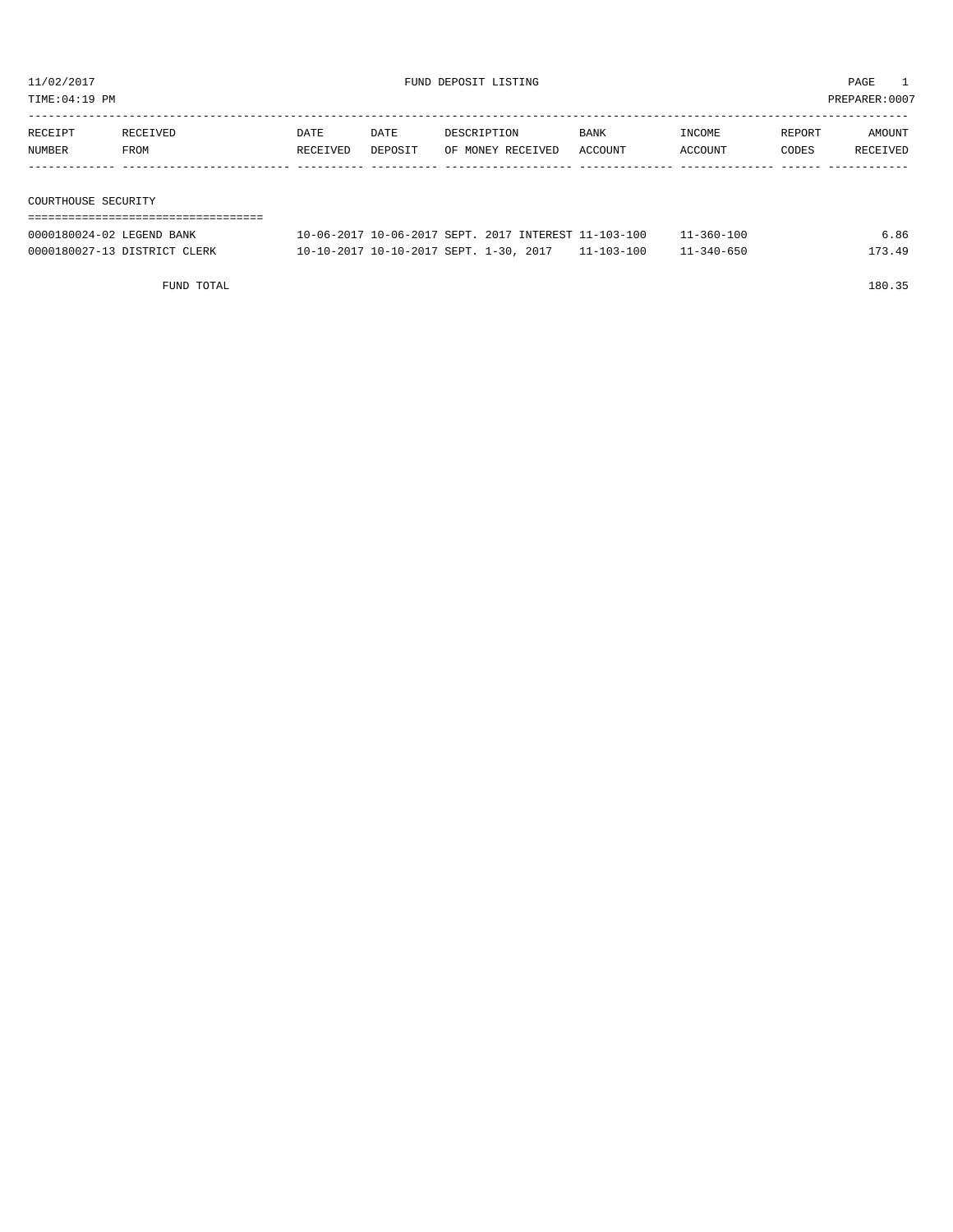TIME:04:19 PM PREPARER:0007 ----------------------------------------------------------------------------------------------------------------------------------- RECEIPT RECEIVED DATE DATE DESCRIPTION BANK INCOME REPORT AMOUNT

| . H           |             | JA T | JA T           |                            | BANK           | ∵JMI I | אני ?<br>. |  |
|---------------|-------------|------|----------------|----------------------------|----------------|--------|------------|--|
| <b>NUMBER</b> | <b>FROM</b> | T1T  | <b>DEDOCTT</b> | RECEIVED<br>ੈ*∩™ਾ -<br>.)F | ''OUN'<br>ΔC 1 | "OUN"  | CODES      |  |
|               |             |      |                |                            |                |        |            |  |

CO.CLK.VITAL STAT.FEE

===================================

| 0000180024-03<br>LEGEND<br>BANK | -06–20 | 10-06-2017 SEPT. | 2017 | INTEREST 12 | $2 - 103 - 100$ | 100<br>360-<br>$\lambda -$ |  |
|---------------------------------|--------|------------------|------|-------------|-----------------|----------------------------|--|
|                                 |        |                  |      |             |                 |                            |  |

FUND TOTAL  $0.42$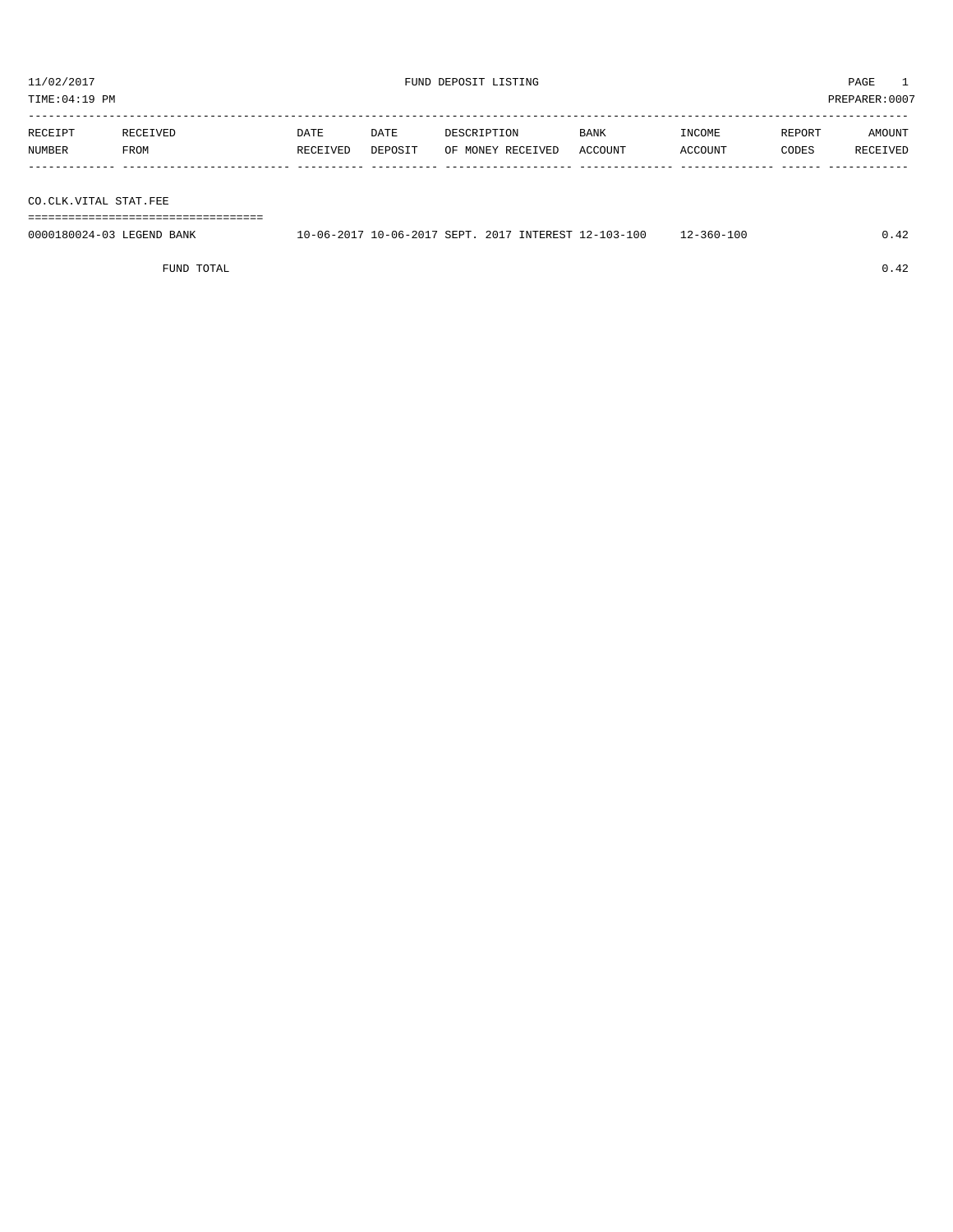# 11/02/2017 FUND DEPOSIT LISTING PAGE 1

| RECEIPT | RECEIVED              | DATE     | DATE    | DESCRIPTION       | BANK    | INCOME  | REPORT | AMOUNT   |  |  |
|---------|-----------------------|----------|---------|-------------------|---------|---------|--------|----------|--|--|
| NUMBER  | FROM                  | RECEIVED | DEPOSIT | OF MONEY RECEIVED | ACCOUNT | ACCOUNT | CODES  | RECEIVED |  |  |
|         |                       |          |         |                   |         |         |        |          |  |  |
|         |                       |          |         |                   |         |         |        |          |  |  |
|         | BAIL BONDS TRUST FUND |          |         |                   |         |         |        |          |  |  |
|         |                       |          |         |                   |         |         |        |          |  |  |

| 0000180044-01 FANNIN COUNTY BAIL BONDS | 10-16-2017 10-16-2017 BOND FEES | $13 - 103 - 113$ | $13 - 345 - 113$ | 90.00  |
|----------------------------------------|---------------------------------|------------------|------------------|--------|
| 0000180045-01 DOC'S BAIL BONDS         | 10-16-2017 10-16-2017 BOND FEES | $13 - 103 - 113$ | $13 - 345 - 113$ | 60.00  |
| 0000180046-01 CARPENTER'S BAIL BONDS   | 10-16-2017 10-16-2017 BOND FEES | $13 - 103 - 113$ | $13 - 345 - 113$ | 120.00 |
| 0000180070-01 FANNIN COUNTY BAIL BONDS | 10-24-2017 10-24-2017 BOND FEES | $13 - 103 - 113$ | $13 - 345 - 113$ | 30.00  |
| 0000180071-01 CARPENTER'S BAIL BONDS   | 10-24-2017 10-24-2017 BOND FEES | $13 - 103 - 113$ | $13 - 345 - 113$ | 30.00  |
| 0000180072-01 DOC'S BAIL BONDS         | 10-24-2017 10-24-2017 BOND FEES | $13 - 103 - 113$ | $13 - 345 - 113$ | 45.00  |
| 0000180073-01 HUNG VU                  | 10-24-2017 10-24-2017 BOND FEE  | $13 - 103 - 113$ | $13 - 345 - 113$ | 15.00  |

FUND TOTAL 390.00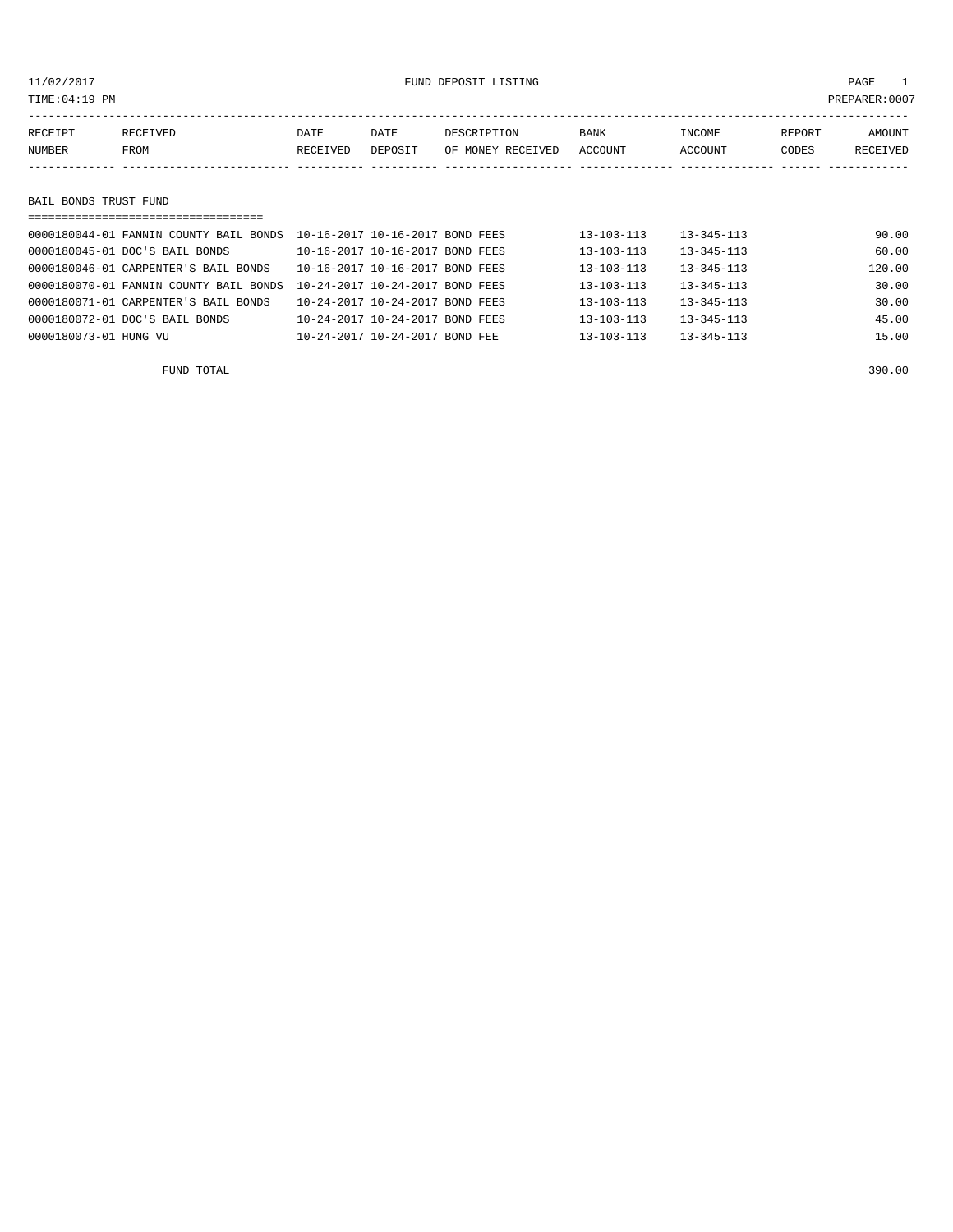| RECEIPT | <b>RECEIVED</b> | DATE     | DATE    | DESCRIPTION       | <b>BANK</b> | <b>TNCOME</b> | REPORT | AMOUNT          |
|---------|-----------------|----------|---------|-------------------|-------------|---------------|--------|-----------------|
| NUMBER  | FROM            | RECEIVED | DEPOSIT | OF MONEY RECEIVED | ACCOUNT     | ACCOUNT       | CODES  | <b>RECEIVED</b> |
|         |                 |          |         |                   |             |               |        |                 |

CO.JUDGE EXCESS SUPP.

===================================

| 0000180006-01<br>L COMPTROLLER-<br><b>JICIARY</b> | 10-02-2017 10-02-2017 | CONSTITUTION 16-103-1<br>FXCESS (<br>-100 | $16 - 370 - 7$<br>$\cdot$ 4 $\cdot$ | 29<br>246.2 |
|---------------------------------------------------|-----------------------|-------------------------------------------|-------------------------------------|-------------|
|                                                   |                       |                                           |                                     |             |

FUND TOTAL 246.29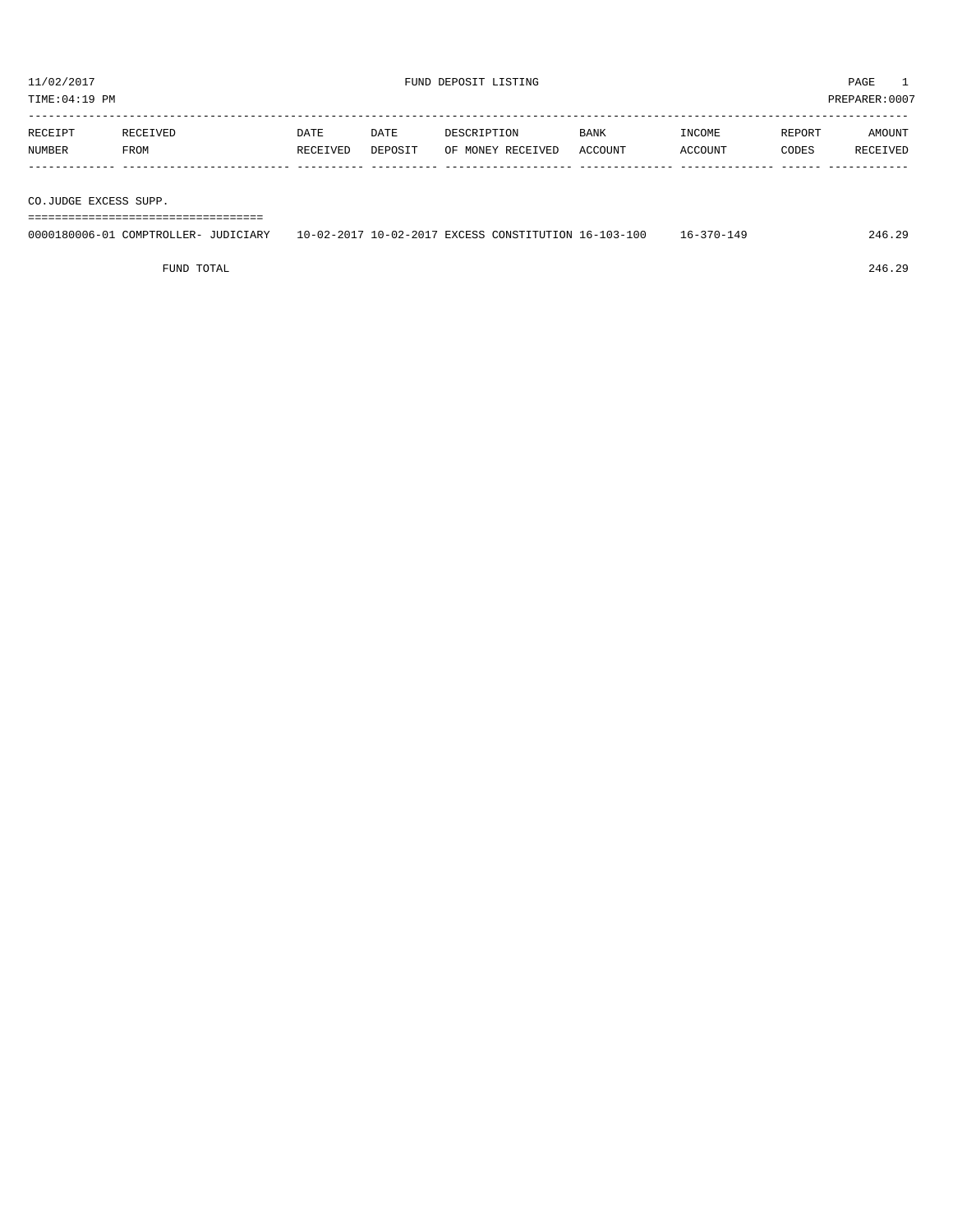TIME:04:19 PM PREPARER:0007 ----------------------------------------------------------------------------------------------------------------------------------- RECEIPT RECEIVED DATE DATE DESCRIPTION BANK INCOME REPORT AMOUNT NUMBER FROM RECEIVED DEPOSIT OF MONEY RECEIVED ACCOUNT ACCOUNT CODES RECEIVED ------------- ------------------------- ---------- ---------- ------------------- -------------- -------------- ------ ------------

CO.CLERK RECORD MNGMT.

===================================

| 0000180024-04 LEGEND BANK |  |  | 10-06-2017 10-06-2017 SEPT. 2017 INTEREST 18-103-100 | 18-360-100 | 3.25 |
|---------------------------|--|--|------------------------------------------------------|------------|------|
|                           |  |  |                                                      |            |      |

FUND TOTAL 3.25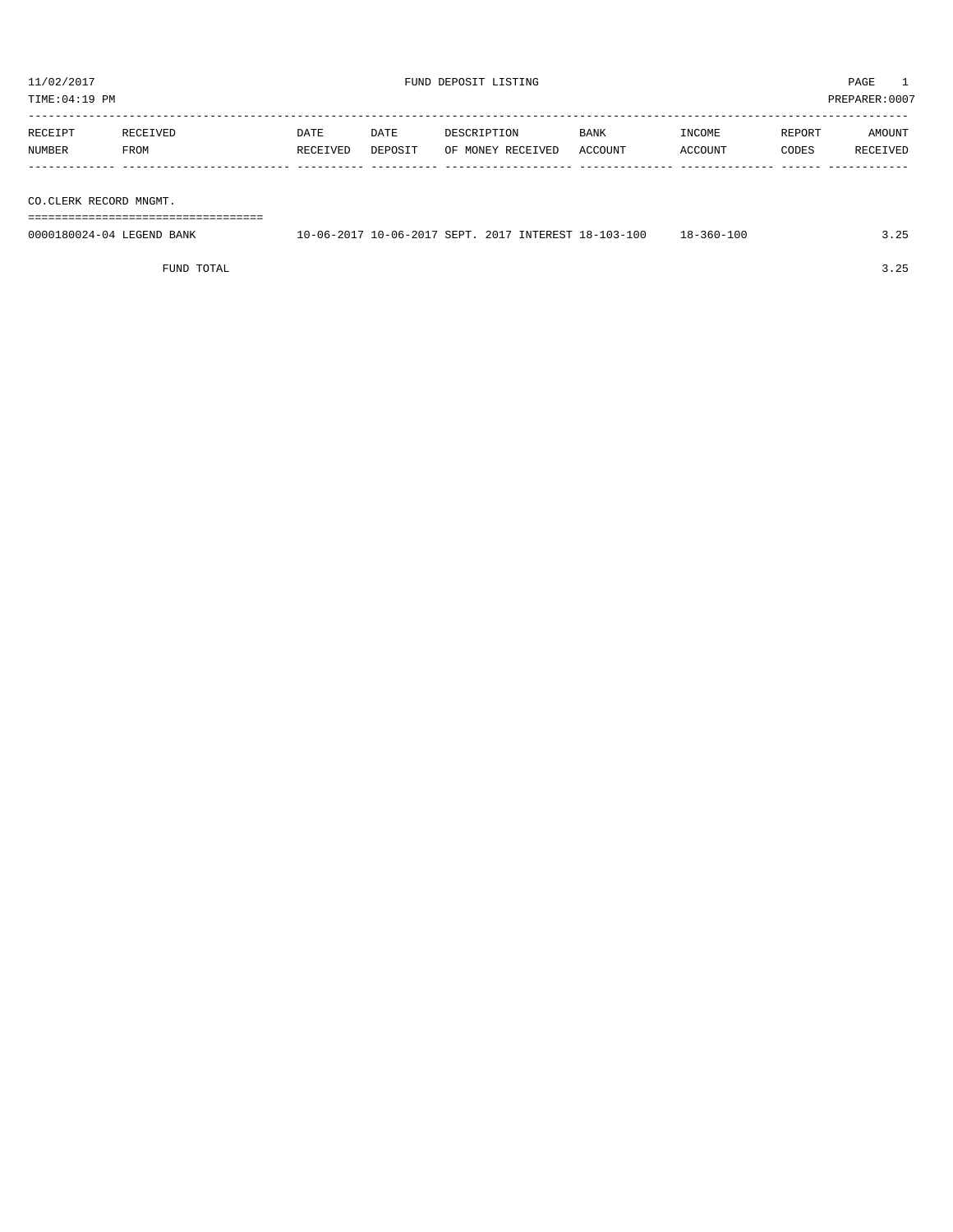TIME:04:19 PM PREPARER:0007

| RECEIPT                 | RECEIVED | <b>DATE</b> | DATE    | DESCRIPTION       | BANK    | INCOME  | REPORT | AMOUNT   |
|-------------------------|----------|-------------|---------|-------------------|---------|---------|--------|----------|
| NUMBER                  | FROM     | RECEIVED    | DEPOSIT | OF MONEY RECEIVED | ACCOUNT | ACCOUNT | CODES  | RECEIVED |
|                         |          |             |         |                   |         |         |        |          |
|                         |          |             |         |                   |         |         |        |          |
| DIST.CLK.RECORDS MNGMT. |          |             |         |                   |         |         |        |          |

| 0000180024-05 LEGEND BANK    |                                                              | 10-06-2017 10-06-2017 SEPT, 2017 INTEREST 19-103-100 |  | $19 - 360 - 100$ | 0.48   |
|------------------------------|--------------------------------------------------------------|------------------------------------------------------|--|------------------|--------|
| 0000180027-14 DISTRICT CLERK | $10-10-2017$ $10-10-2017$ SEPT, $1-30$ , $2017$ $19-103-100$ |                                                      |  | $19 - 370 - 136$ | 186.65 |

FUND TOTAL 187.13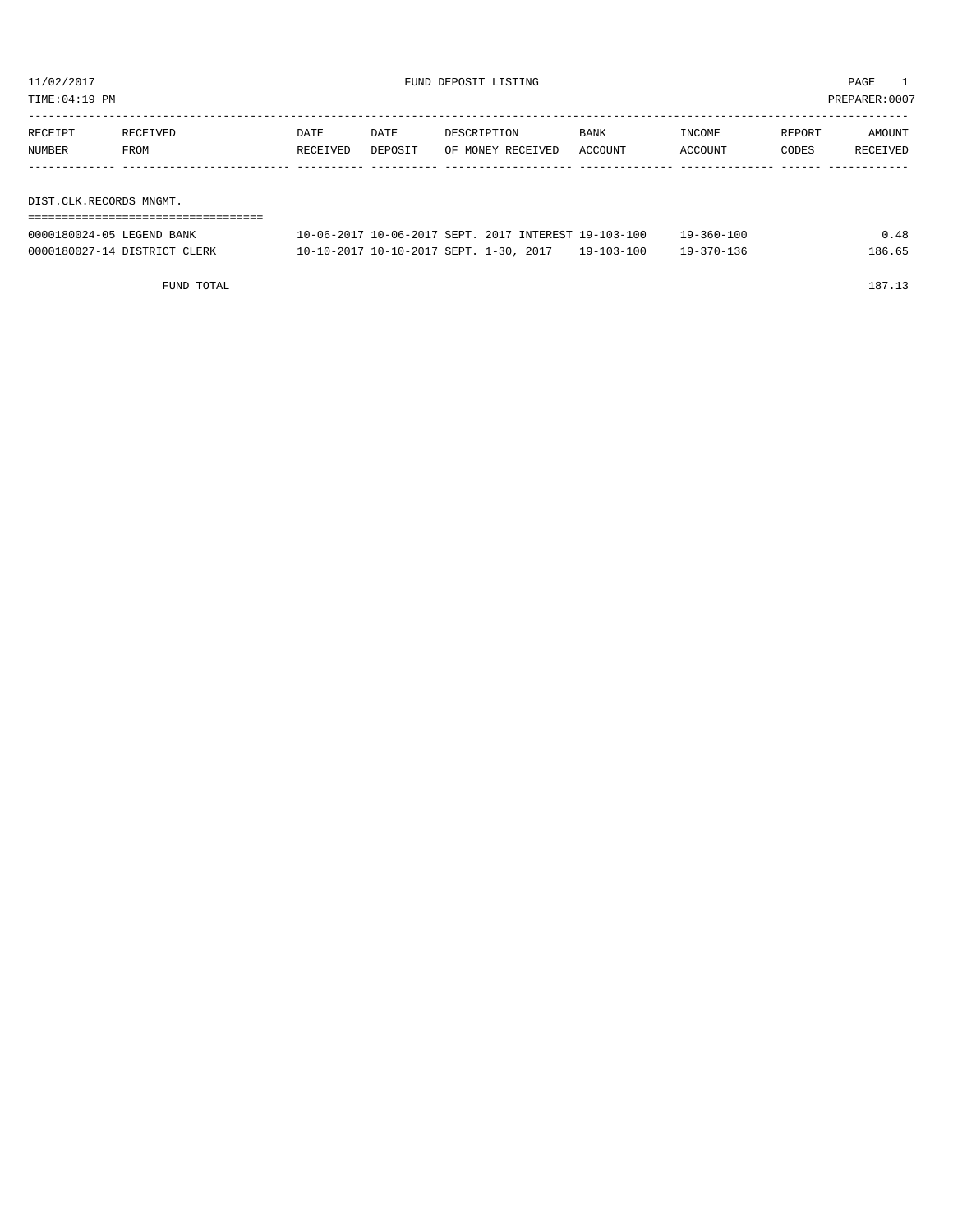TIME:04:19 PM PREPARER:0007

| RECEIPT | RECEIVED                  | DATE     | DATE    | DESCRIPTION       | BANK    | INCOME  | REPORT | AMOUNT   |  |  |  |
|---------|---------------------------|----------|---------|-------------------|---------|---------|--------|----------|--|--|--|
| NUMBER  | FROM                      | RECEIVED | DEPOSIT | OF MONEY RECEIVED | ACCOUNT | ACCOUNT | CODES  | RECEIVED |  |  |  |
|         |                           |          |         |                   |         |         |        |          |  |  |  |
|         |                           |          |         |                   |         |         |        |          |  |  |  |
|         | COUNTY OFFICES REC.MNGMT. |          |         |                   |         |         |        |          |  |  |  |
|         |                           |          |         |                   |         |         |        |          |  |  |  |

| 0000180024-06 LEGEND BANK    | 10-06-2017 10-06-2017 SEPT. 2017 INTEREST 20-103-100 |                  | $20 - 360 - 100$ | 2.46   |
|------------------------------|------------------------------------------------------|------------------|------------------|--------|
| 0000180027-15 DISTRICT CLERK | 10-10-2017 10-10-2017 SEPT. 1-30, 2017               | $20 - 103 - 100$ | $20 - 370 - 135$ | 370.21 |

FUND TOTAL 372.67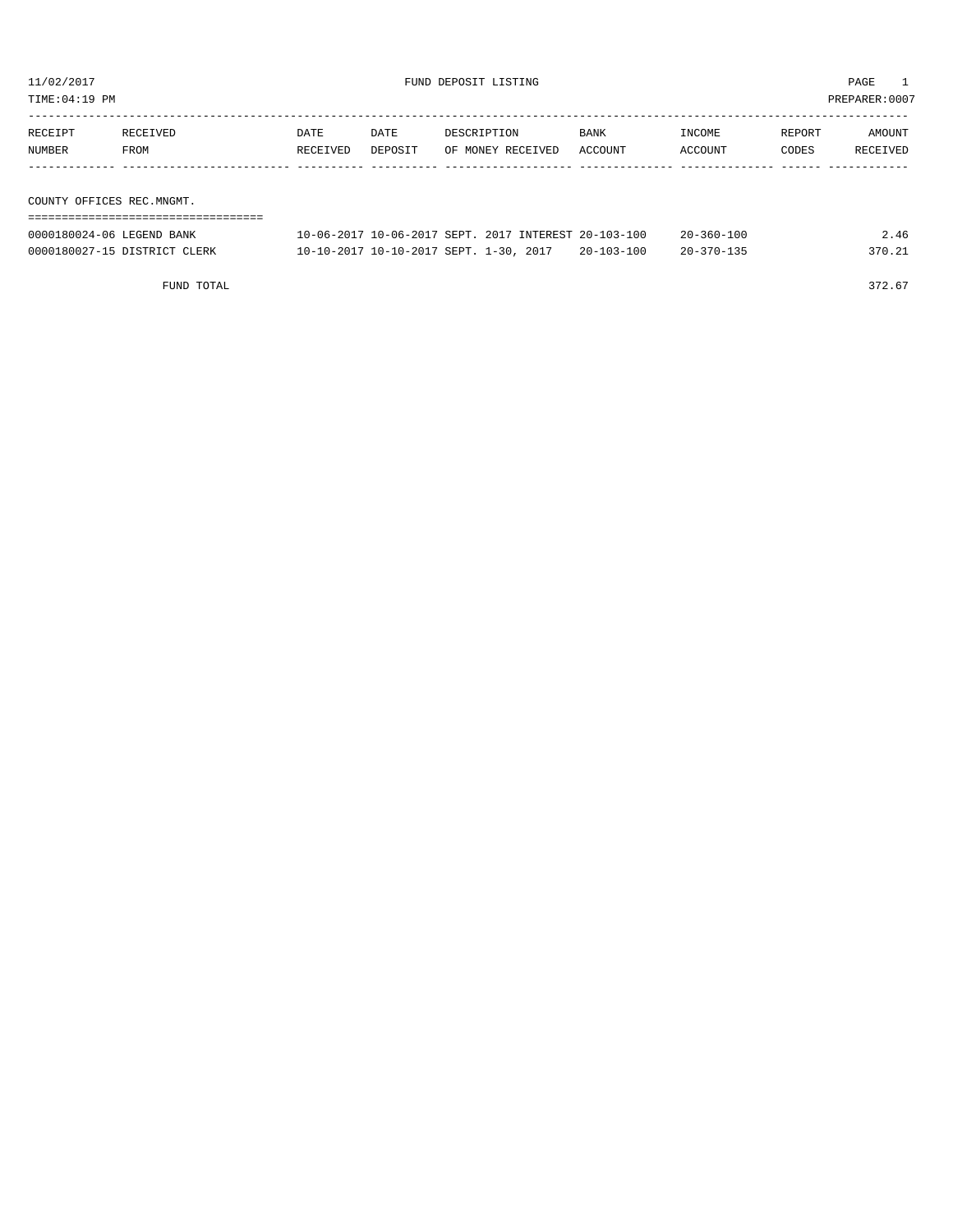11/02/2017 FUND DEPOSIT LISTING PAGE 1

| RECEIPT | <b>RECEIVED</b> | DATE            | DATE    | DESCRIPTION       | <b>BANK</b> | INCOME  | REPORT | AMOUNT   |
|---------|-----------------|-----------------|---------|-------------------|-------------|---------|--------|----------|
| NUMBER  | FROM            | <b>RECEIVED</b> | DEPOSIT | OF MONEY RECEIVED | ACCOUNT     | ACCOUNT | CODES  | RECEIVED |
|         |                 |                 |         |                   |             |         |        |          |

FANNIN CO. R & B #1 FUND

| ======================================                                 |                                                      |                                                      |                  |                  |           |
|------------------------------------------------------------------------|------------------------------------------------------|------------------------------------------------------|------------------|------------------|-----------|
| 0000180001-02 TEXPOOL                                                  |                                                      | 10-02-2017 10-02-2017 SEPT, 2017 INTEREST 21-103-175 |                  | $21 - 360 - 100$ | 14.58     |
| 0000180012-01 CASEY HUTSON                                             | 10-05-2017 10-05-2017 CULVERT                        |                                                      | $21 - 103 - 100$ | $21 - 370 - 145$ | 301.20    |
| 0000180014-02 APPRAISAL DISTRICT                                       | 10-05-2017 10-05-2017 TAXES                          |                                                      | $21 - 103 - 100$ | $21 - 310 - 110$ | 421.84    |
| 0000180014-07 APPRAISAL DISTRICT                                       | 10-05-2017 10-05-2017 TAXES                          |                                                      | $21 - 103 - 100$ | $21 - 310 - 120$ | 427.88    |
| 0000180017-02 TAX A/C                                                  | 10-05-2017 10-05-2017 WEEK OF 09/29/17               |                                                      | $21 - 103 - 100$ | $21 - 321 - 300$ | 1,463.28  |
| 0000180018-02 TAX A/C                                                  | 10-05-2017 10-05-2017 WEEK OF 09/15/17               |                                                      | $21 - 103 - 100$ | $21 - 321 - 300$ | 2.04      |
| 0000180019-02 TAX A/C                                                  | 10-05-2017 10-05-2017 WEEK OF 09/22/17               |                                                      | $21 - 103 - 100$ | $21 - 321 - 300$ | 10.19     |
| 0000180024-07 LEGEND BANK                                              |                                                      | 10-06-2017 10-06-2017 SEPT, 2017 INTEREST 21-103-100 |                  | $21 - 360 - 100$ | 9.63      |
| 0000180027-18 DISTRICT CLERK                                           | 10-10-2017 10-10-2017 SEPT. 1-30, 2017               |                                                      | $21 - 103 - 100$ | $21 - 350 - 450$ | 352.63    |
| 0000180031-03 APPRAISAL DISTRICT                                       | 10-12-2017 10-12-2017 TAXES                          |                                                      | $21 - 103 - 100$ | $21 - 310 - 110$ | 9.38      |
| 0000180031-09 APPRAISAL DISTRICT                                       | 10-12-2017 10-12-2017 TAXES                          |                                                      | $21 - 103 - 100$ | $21 - 310 - 120$ | 297.39    |
| 0000180034-02 TAX A/C                                                  | 10-12-2017 10-12-2017 WEEK OF 10/06/17               |                                                      | $21 - 103 - 100$ | $21 - 321 - 300$ | 1,514.23  |
| 0000180038-01 COMPTROLLER                                              | 10-16-2017 10-16-2017 2018 COUNTY LATERAL 21-103-100 |                                                      |                  | $21 - 370 - 120$ | 8,484.17  |
| 0000180039-01 JAMES FOREMAN                                            | 10-16-2017 10-16-2017 CULVERT                        |                                                      | $21 - 103 - 100$ | $21 - 370 - 145$ | 413.28    |
| 0000180040-01 DUSTIN PITTMAN                                           | 10-16-2017 10-16-2017 CULVERT                        |                                                      | $21 - 103 - 100$ | $21 - 370 - 145$ | 402.00    |
| 0000180042-02 COMPTROLLER                                              |                                                      | 10-16-2017 10-16-2017 AUG. 2017 LOCAL SAL 21-103-100 |                  | $21 - 318 - 160$ | 4,097.74  |
| 0000180053-01 A1 RED RIVER HOME BUILDER 10-18-2017 10-18-2017 TIN HORN |                                                      |                                                      | $21 - 103 - 100$ | $21 - 370 - 145$ | 201.60    |
| 0000180054-01 JAMES FOREMAN                                            | 10-19-2017 10-19-2017 CULVERT                        |                                                      | $21 - 103 - 100$ | $21 - 370 - 145$ | 214.20    |
| 0000180055-02 TAX A/C                                                  | 10-19-2017 10-19-2017 WEEK OF 10/13/17               |                                                      | 21-103-100       | $21 - 321 - 300$ | 1,000.66  |
| 0000180056-02 TAX A/C                                                  | 10-19-2017 10-19-2017 WEEK OF 09/29/17               |                                                      | $21 - 103 - 100$ | $21 - 321 - 300$ | 8.15      |
| 0000180058-04 APPRAISAL DISTRICT                                       | 10-19-2017 10-19-2017 TAXES                          |                                                      | $21 - 103 - 100$ | $21 - 310 - 110$ | 1,359.17  |
| 0000180058-10 APPRAISAL DISTRICT                                       | 10-19-2017 10-19-2017 TAXES                          |                                                      | $21 - 103 - 100$ | $21 - 310 - 120$ | 433.41    |
| 0000180059-01 ROUTE 82 TRADERS, LLC                                    |                                                      | 10-19-2017 10-19-2017 ROAD BUILDING BETWE 21-103-100 |                  | $21 - 370 - 130$ | 853.20    |
| 0000180067-03 UPPER TRINITY REGIONAL                                   |                                                      | 10-23-2017 10-23-2017 THIRD PAYMENT ON PR 21-103-100 |                  | $21 - 318 - 121$ | 884.17    |
| 0000180074-01 NELLIE J. GERARD                                         | 10-24-2017 10-24-2017 ROCK                           |                                                      | $21 - 103 - 100$ | $21 - 370 - 145$ | 1,000.00  |
| 0000180075-01 COMPTROLLER                                              |                                                      | 10-24-2017 10-24-2017 2ND HALF CY 2017 GR 21-103-100 |                  | $21 - 370 - 125$ | 11,254.66 |
| 0000180077-02 TAX A/C                                                  | 10-25-2017 10-25-2017 WEEK OF 10/13/17               |                                                      | $21 - 103 - 100$ | $21 - 321 - 300$ | 4.08      |
| 0000180078-02 TAX A/C                                                  | 10-25-2017 10-25-2017 WEEK OF 10/20/17               |                                                      | $21 - 103 - 100$ | $21 - 321 - 300$ | 24.46     |
| 0000180079-02 TAX A/C                                                  | 10-25-2017 10-25-2017 WEEK OF 10/20/17               |                                                      | $21 - 103 - 100$ | $21 - 321 - 300$ | 984.36    |
| 0000180081-04 APPRAISAL DISTRICT                                       | 10-26-2017 10-26-2017 TAXES                          |                                                      | $21 - 103 - 100$ | $21 - 310 - 110$ | 10,721.20 |
| 0000180081-10 APPRAISAL DISTRICT                                       | 10-26-2017 10-26-2017 TAXES                          |                                                      | $21 - 103 - 100$ | $21 - 310 - 120$ | 81.47     |

FUND TOTAL  $47,246.25$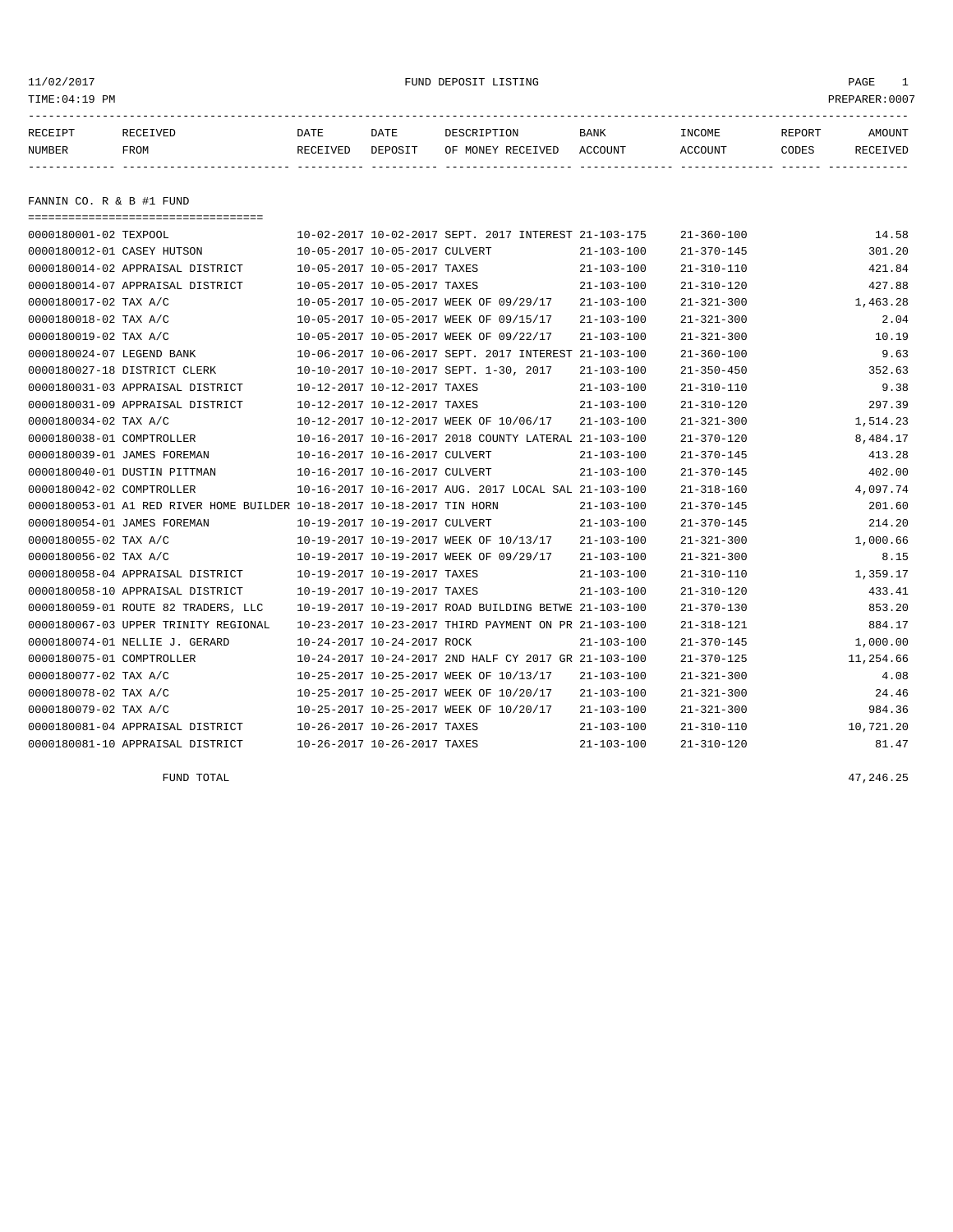# 11/02/2017 FUND DEPOSIT LISTING PAGE 1

| RECEIPT | RECEIVED | DATE     | DATE    | DESCRIPTION       | <b>BANK</b> | <b>INCOME</b> | REPORT | AMOUNT          |
|---------|----------|----------|---------|-------------------|-------------|---------------|--------|-----------------|
| NUMBER  | FROM     | RECEIVED | DEPOSIT | OF MONEY RECEIVED | ACCOUNT     | ACCOUNT       | CODES  | <b>RECEIVED</b> |
|         |          |          |         |                   |             |               |        |                 |

FANNIN CO. R & B #2 FUND

| ===================================== |                                                      |                  |                  |           |
|---------------------------------------|------------------------------------------------------|------------------|------------------|-----------|
| 0000180001-03 TEXPOOL                 | 10-02-2017 10-02-2017 SEPT. 2017 INTEREST 22-103-175 |                  | $22 - 360 - 100$ | 317.40    |
| 0000180011-01 SHERRI WHITE            | 10-05-2017 10-05-2017 CULVERT                        | $22 - 103 - 100$ | $22 - 370 - 145$ | 301.20    |
| 0000180014-03 APPRAISAL DISTRICT      | 10-05-2017 10-05-2017 TAXES                          | $22 - 103 - 100$ | $22 - 310 - 110$ | 491.39    |
| 0000180014-08 APPRAISAL DISTRICT      | 10-05-2017 10-05-2017 TAXES                          | $22 - 103 - 100$ | $22 - 310 - 120$ | 498.42    |
| 0000180017-03 TAX A/C                 | 10-05-2017 10-05-2017 WEEK OF 09/29/17               | $22 - 103 - 100$ | $22 - 321 - 300$ | 1,704.53  |
| 0000180018-03 TAX A/C                 | 10-05-2017 10-05-2017 WEEK OF 09/15/17               | $22 - 103 - 100$ | $22 - 321 - 300$ | 2.37      |
| 0000180019-03 TAX A/C                 | 10-05-2017 10-05-2017 WEEK OF 09/22/17               | $22 - 103 - 100$ | $22 - 321 - 300$ | 11.87     |
| 0000180024-08 LEGEND BANK             | 10-06-2017 10-06-2017 SEPT. 2017 INTEREST            | 22-103-100       | $22 - 360 - 100$ | 10.36     |
| 0000180027-19 DISTRICT CLERK          | 10-10-2017 10-10-2017 SEPT. 1-30, 2017               | $22 - 103 - 100$ | $22 - 350 - 450$ | 410.76    |
| 0000180029-01 FANNIN COUNTY TITLE     | 10-10-2017 10-10-2017 133 JUDAH CIRCLE               | $22 - 103 - 100$ | $22 - 370 - 150$ | 1,400.00  |
| 0000180031-04 APPRAISAL DISTRICT      | 10-12-2017 10-12-2017 TAXES                          | $22 - 103 - 100$ | $22 - 310 - 110$ | 10.93     |
| 0000180031-10 APPRAISAL DISTRICT      | 10-12-2017 10-12-2017 TAXES                          | $22 - 103 - 100$ | $22 - 310 - 120$ | 346.41    |
| 0000180034-03 TAX A/C                 | 10-12-2017 10-12-2017 WEEK OF 10/06/17               | $22 - 103 - 100$ | $22 - 321 - 300$ | 1,763.88  |
| 0000180038-02 COMPTROLLER             | 10-16-2017 10-16-2017 2018 COUNTY LATERAL 22-103-100 |                  | $22 - 370 - 120$ | 9,882.94  |
| 0000180042-03 COMPTROLLER             | 10-16-2017 10-16-2017 AUG. 2017 LOCAL SAL 22-103-100 |                  | $22 - 318 - 160$ | 4,773.33  |
| 0000180055-03 TAX A/C                 | 10-19-2017 10-19-2017 WEEK OF 10/13/17               | $22 - 103 - 100$ | $22 - 321 - 300$ | 1,165.63  |
| 0000180056-03 TAX A/C                 | 10-19-2017 10-19-2017 WEEK OF 09/29/17               | $22 - 103 - 100$ | $22 - 321 - 300$ | 9.50      |
| 0000180058-05 APPRAISAL DISTRICT      | 10-19-2017 10-19-2017 TAXES                          | $22 - 103 - 100$ | $22 - 310 - 110$ | 1,583.25  |
| 0000180058-11 APPRAISAL DISTRICT      | 10-19-2017 10-19-2017 TAXES                          | $22 - 103 - 100$ | $22 - 310 - 120$ | 504.87    |
| 0000180067-04 UPPER TRINITY REGIONAL  | 10-23-2017 10-23-2017 THIRD PAYMENT ON PR 22-103-100 |                  | $22 - 318 - 121$ | 1,029.94  |
| 0000180075-02 COMPTROLLER             | 10-24-2017 10-24-2017 2ND HALF CY 2017 GR 22-103-100 |                  | $22 - 370 - 125$ | 13,110.19 |
| 0000180077-03 TAX A/C                 | 10-25-2017 10-25-2017 WEEK OF 10/13/17               | $22 - 103 - 100$ | $22 - 321 - 300$ | 4.75      |
| 0000180078-03 TAX A/C                 | 10-25-2017 10-25-2017 WEEK OF 10/20/17               | $22 - 103 - 100$ | $22 - 321 - 300$ | 28.49     |
| 0000180079-03 TAX A/C                 | 10-25-2017 10-25-2017 WEEK OF 10/20/17               | $22 - 103 - 100$ | $22 - 321 - 300$ | 1,146.64  |
| 0000180081-05 APPRAISAL DISTRICT      | 10-26-2017 10-26-2017 TAXES                          | $22 - 103 - 100$ | $22 - 310 - 110$ | 12,488.78 |
| 0000180081-11 APPRAISAL DISTRICT      | 10-26-2017 10-26-2017 TAXES                          | $22 - 103 - 100$ | $22 - 310 - 120$ | 94.91     |

FUND TOTAL  $53,092.74$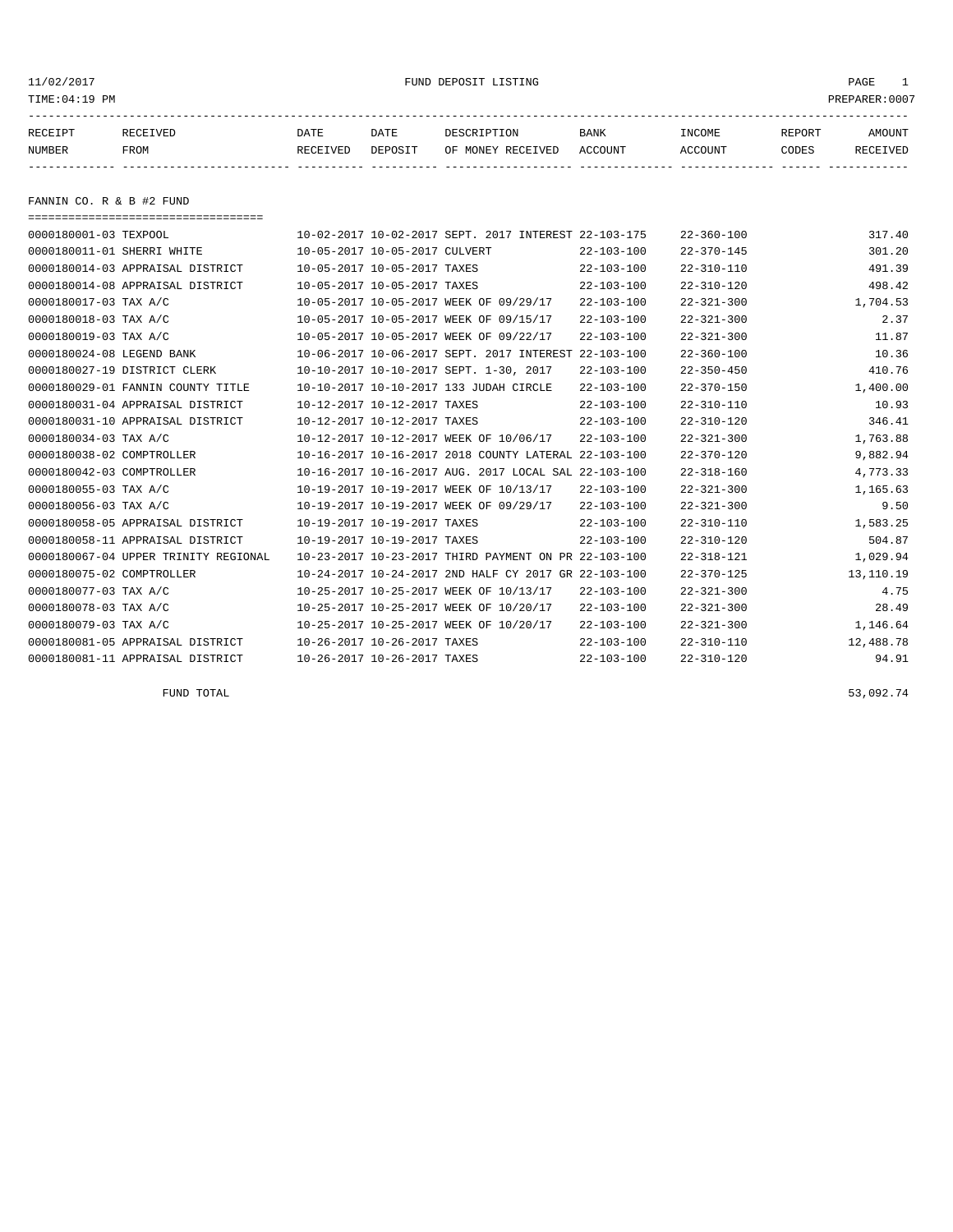11/02/2017 FUND DEPOSIT LISTING PAGE 1

| RECEIPT | <b>RECEIVED</b> | DATE     | DATE    | DESCRIPTION          | <b>BANK</b>    | INCOME  | <b>REPORT</b> | AMOUNT          |
|---------|-----------------|----------|---------|----------------------|----------------|---------|---------------|-----------------|
| NUMBER  | FROM            | RECEIVED | DEPOSIT | RECEIVED<br>OF MONEY | <b>ACCOUNT</b> | ACCOUNT | CODES         | <b>RECEIVED</b> |
|         |                 |          |         |                      |                |         |               |                 |

FANNIN CO. R & B #3 FUND

| ====================================== |                                                      |                  |                  |           |
|----------------------------------------|------------------------------------------------------|------------------|------------------|-----------|
| 0000180001-04 TEXPOOL                  | 10-02-2017 10-02-2017 SEPT. 2017 INTEREST 23-103-175 |                  | $23 - 360 - 100$ | 191.04    |
| 0000180013-01 LESLIE A. LACKEY         | 10-05-2017 10-05-2017 CULVERTS                       | $23 - 103 - 100$ | $23 - 370 - 145$ | 770.50    |
| 0000180014-04 APPRAISAL DISTRICT       | 10-05-2017 10-05-2017 TAXES                          | $23 - 103 - 100$ | $23 - 310 - 110$ | 737.08    |
| 0000180014-09 APPRAISAL DISTRICT       | 10-05-2017 10-05-2017 TAXES                          | $23 - 103 - 100$ | $23 - 310 - 120$ | 747.63    |
| 0000180017-04 TAX A/C                  | 10-05-2017 10-05-2017 WEEK OF 09/29/17               | $23 - 103 - 100$ | $23 - 321 - 300$ | 2,556.80  |
| 0000180018-04 TAX A/C                  | 10-05-2017 10-05-2017 WEEK OF 09/15/17               | $23 - 103 - 100$ | $23 - 321 - 300$ | 3.56      |
| 0000180019-04 TAX A/C                  | 10-05-2017 10-05-2017 WEEK OF 09/22/17               | $23 - 103 - 100$ | $23 - 321 - 300$ | 17.81     |
| 0000180024-09 LEGEND BANK              | 10-06-2017 10-06-2017 SEPT. 2017 INTEREST 23-103-100 |                  | $23 - 360 - 100$ | 28.79     |
| 0000180027-20 DISTRICT CLERK           | 10-10-2017 10-10-2017 SEPT. 1-30, 2017               | $23 - 103 - 100$ | $23 - 350 - 450$ | 616.15    |
| 0000180028-01 KYLE W. PAYNE            | 10-10-2017 10-10-2017 CULVERT                        | $23 - 103 - 100$ | $23 - 370 - 145$ | 418.80    |
| 0000180031-05 APPRAISAL DISTRICT       | 10-12-2017 10-12-2017 TAXES                          | 23-103-100       | $23 - 310 - 110$ | 16.40     |
| 0000180031-11 APPRAISAL DISTRICT       | 10-12-2017 10-12-2017 TAXES                          | $23 - 103 - 100$ | $23 - 310 - 120$ | 519.62    |
| 0000180034-04 TAX A/C                  | 10-12-2017 10-12-2017 WEEK OF 10/06/17               | 23-103-100       | $23 - 321 - 300$ | 2,645.83  |
| 0000180038-03 COMPTROLLER              | 10-16-2017 10-16-2017 2018 COUNTY LATERAL 23-103-100 |                  | $23 - 370 - 120$ | 14,824.40 |
| 0000180042-04 COMPTROLLER              | 10-16-2017 10-16-2017 AUG. 2017 LOCAL SAL 23-103-100 |                  | $23 - 318 - 160$ | 7,159.99  |
| 0000180043-01 CITY OF HONEY GROVE      | 10-16-2017 10-16-2017 ROCK, FUEL & CULVER 23-103-100 |                  | $23 - 370 - 145$ | 579.52    |
| 0000180049-01 JERRY MAGNESS            | 10-17-2017 10-17-2017 PARKING REIMBURSEME 23-103-100 |                  | $23 - 623 - 427$ | 20.00     |
| 0000180052-01 JAMES E. BROWN           | 10-18-2017 10-18-2017 CULVERT                        | $23 - 103 - 100$ | $23 - 370 - 145$ | 311.28    |
| 0000180055-04 TAX A/C                  | 10-19-2017 10-19-2017 WEEK OF 10/13/17 23-103-100    |                  | $23 - 321 - 300$ | 1,748.45  |
| 0000180056-04 TAX A/C                  | 10-19-2017 10-19-2017 WEEK OF 09/29/17               | $23 - 103 - 100$ | $23 - 321 - 300$ | 14.24     |
| 0000180058-06 APPRAISAL DISTRICT       | 10-19-2017 10-19-2017 TAXES                          | $23 - 103 - 100$ | $23 - 310 - 110$ | 2,374.87  |
| 0000180058-12 APPRAISAL DISTRICT       | 10-19-2017 10-19-2017 TAXES                          | $23 - 103 - 100$ | $23 - 310 - 120$ | 757.30    |
| 0000180067-05 UPPER TRINITY REGIONAL   | 10-23-2017 10-23-2017 THIRD PAYMENT ON PR 23-103-100 |                  | $23 - 318 - 121$ | 1,544.90  |
| 0000180075-03 COMPTROLLER              | 10-24-2017 10-24-2017 2ND HALF CY 2017 GR 23-103-100 |                  | $23 - 370 - 125$ | 19,665.28 |
| 0000180077-04 TAX A/C                  | 10-25-2017 10-25-2017 WEEK OF 10/13/17               | $23 - 103 - 100$ | $23 - 321 - 300$ | 7.12      |
| 0000180078-04 TAX A/C                  | 10-25-2017 10-25-2017 WEEK OF 10/20/17               | $23 - 103 - 100$ | $23 - 321 - 300$ | 42.73     |
| 0000180079-04 TAX A/C                  | 10-25-2017 10-25-2017 WEEK OF 10/20/17               | $23 - 103 - 100$ | $23 - 321 - 300$ | 1,719.96  |
| 0000180081-06 APPRAISAL DISTRICT       | 10-26-2017 10-26-2017 TAXES                          | $23 - 103 - 100$ | $23 - 310 - 110$ | 18,733.17 |
| 0000180081-12 APPRAISAL DISTRICT       | 10-26-2017 10-26-2017 TAXES                          | $23 - 103 - 100$ | $23 - 310 - 120$ | 142.36    |
| 0000180085-01 MARK ALAN HUFFER         | 10-30-2017 10-30-2017 CULVERT                        | $23 - 103 - 100$ | $23 - 370 - 145$ | 816.60    |
| 0000180086-01 ABE FREISON              | 10-30-2017 10-30-2017 CULVERT                        | $23 - 103 - 100$ | $23 - 370 - 145$ | 400.00    |

FUND TOTAL  $80,132.18$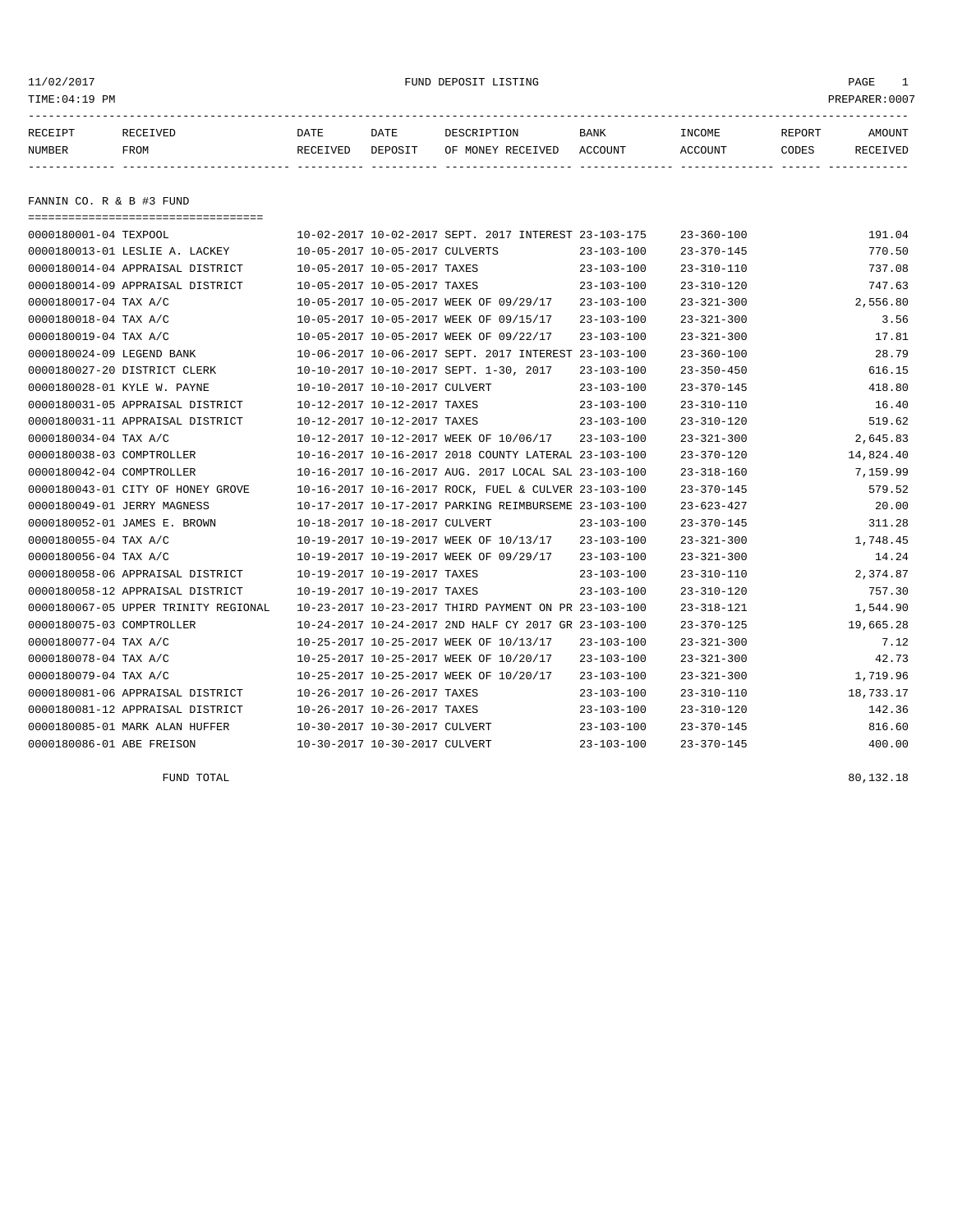11/02/2017 FUND DEPOSIT LISTING PAGE 1

| RECEIPT | <b>RECEIVED</b> | DATE     | DATE    | DESCRIPTION          | <b>BANK</b>    | INCOME  | <b>REPORT</b> | AMOUNT          |
|---------|-----------------|----------|---------|----------------------|----------------|---------|---------------|-----------------|
| NUMBER  | FROM            | RECEIVED | DEPOSIT | RECEIVED<br>OF MONEY | <b>ACCOUNT</b> | ACCOUNT | CODES         | <b>RECEIVED</b> |
|         |                 |          |         |                      |                |         |               |                 |

FANNIN CO. R & B #4 FUND

| ==================================== |                                        |                                                      |                  |                  |           |
|--------------------------------------|----------------------------------------|------------------------------------------------------|------------------|------------------|-----------|
| 0000180001-05 TEXPOOL                |                                        | 10-02-2017 10-02-2017 SEPT. 2017 INTEREST 24-103-175 |                  | $24 - 360 - 100$ | 167.91    |
| 0000180014-05 APPRAISAL DISTRICT     | 10-05-2017 10-05-2017 TAXES            |                                                      | $24 - 103 - 100$ | $24 - 310 - 110$ | 419.56    |
| 0000180014-10 APPRAISAL DISTRICT     | 10-05-2017 10-05-2017 TAXES            |                                                      | $24 - 103 - 100$ | $24 - 310 - 120$ | 425.57    |
| 0000180015-01 LANCE LEISHMAN         | 10-05-2017 10-05-2017 ROCK             |                                                      | $24 - 103 - 100$ | $24 - 370 - 145$ | 5,000.00  |
| 0000180017-05 TAX A/C                |                                        | 10-05-2017 10-05-2017 WEEK OF 09/29/17               | $24 - 103 - 100$ | $24 - 321 - 300$ | 1,455.39  |
| 0000180018-05 TAX A/C                | 10-05-2017 10-05-2017 WEEK OF 09/15/17 |                                                      | $24 - 103 - 100$ | $24 - 321 - 300$ | 2.03      |
| 0000180019-05 TAX A/C                | 10-05-2017 10-05-2017 WEEK OF 09/22/17 |                                                      | $24 - 103 - 100$ | $24 - 321 - 300$ | 10.13     |
| 0000180024-10 LEGEND BANK            |                                        | 10-06-2017 10-06-2017 SEPT. 2017 INTEREST            | $24 - 103 - 100$ | $24 - 360 - 100$ | 7.16      |
| 0000180027-21 DISTRICT CLERK         |                                        | 10-10-2017 10-10-2017 SEPT. 1-30, 2017               | $24 - 103 - 100$ | $24 - 350 - 450$ | 350.72    |
| 0000180031-06 APPRAISAL DISTRICT     | 10-12-2017 10-12-2017 TAXES            |                                                      | $24 - 103 - 100$ | $24 - 310 - 110$ | 9.33      |
| 0000180031-12 APPRAISAL DISTRICT     | 10-12-2017 10-12-2017 TAXES            |                                                      | $24 - 103 - 100$ | $24 - 310 - 120$ | 295.78    |
| 0000180034-05 TAX A/C                |                                        | 10-12-2017 10-12-2017 WEEK OF 10/06/17               | $24 - 103 - 100$ | $24 - 321 - 300$ | 1,506.06  |
| 0000180038-04 COMPTROLLER            |                                        | 10-16-2017 10-16-2017 2018 COUNTY LATERAL 24-103-100 |                  | $24 - 370 - 120$ | 8,438.38  |
| 0000180042-05 COMPTROLLER            |                                        | 10-16-2017 10-16-2017 AUG. 2017 LOCAL SAL 24-103-100 |                  | $24 - 318 - 160$ | 4,075.62  |
| 0000180055-05 TAX A/C                | 10-19-2017 10-19-2017 WEEK OF 10/13/17 |                                                      | $24 - 103 - 100$ | $24 - 321 - 300$ | 995.26    |
| 0000180056-05 TAX A/C                |                                        | 10-19-2017 10-19-2017 WEEK OF 09/29/17               | $24 - 103 - 100$ | $24 - 321 - 300$ | 8.11      |
| 0000180058-07 APPRAISAL DISTRICT     | 10-19-2017 10-19-2017 TAXES            |                                                      | $24 - 103 - 100$ | $24 - 310 - 110$ | 1,351.83  |
| 0000180058-13 APPRAISAL DISTRICT     | 10-19-2017 10-19-2017 TAXES            |                                                      | $24 - 103 - 100$ | $24 - 310 - 120$ | 431.08    |
| 0000180067-06 UPPER TRINITY REGIONAL |                                        | 10-23-2017 10-23-2017 THIRD PAYMENT ON PR 24-103-100 |                  | $24 - 318 - 121$ | 879.39    |
| 0000180075-04 COMPTROLLER            |                                        | 10-24-2017 10-24-2017 2ND HALF CY 2017 GR 24-103-100 |                  | $24 - 370 - 125$ | 11,193.91 |
| 0000180077-05 TAX A/C                | 10-25-2017 10-25-2017 WEEK OF 10/13/17 |                                                      | $24 - 103 - 100$ | $24 - 321 - 300$ | 4.05      |
| 0000180078-05 TAX A/C                | 10-25-2017 10-25-2017 WEEK OF 10/20/17 |                                                      | $24 - 103 - 100$ | $24 - 321 - 300$ | 24.32     |
| 0000180079-05 TAX A/C                |                                        | 10-25-2017 10-25-2017 WEEK OF 10/20/17               | $24 - 103 - 100$ | $24 - 321 - 300$ | 979.04    |
| 0000180081-07 APPRAISAL DISTRICT     | 10-26-2017 10-26-2017 TAXES            |                                                      | $24 - 103 - 100$ | $24 - 310 - 110$ | 10,663.34 |
| 0000180081-13 APPRAISAL DISTRICT     | 10-26-2017 10-26-2017 TAXES            |                                                      | $24 - 103 - 100$ | $24 - 310 - 120$ | 81.04     |

FUND TOTAL 48,775.01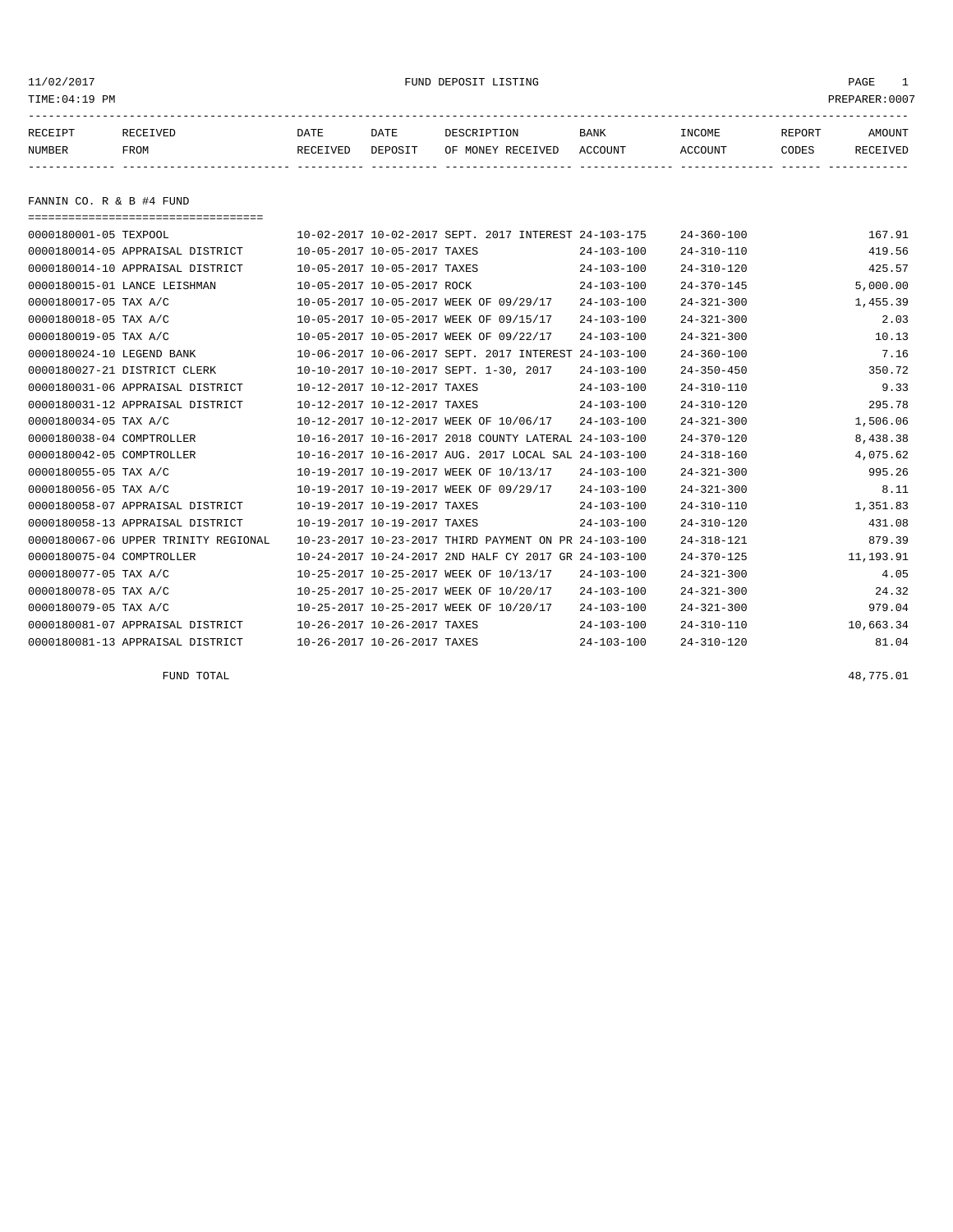TIME:04:19 PM PREPARER:0007 ----------------------------------------------------------------------------------------------------------------------------------- RECEIPT RECEIVED DATE DATE DESCRIPTION BANK INCOME REPORT AMOUNT NUMBER FROM RECEIVED DEPOSIT OF MONEY RECEIVED ACCOUNT ACCOUNT CODES RECEIVED ------------- ------------------------- ---------- ---------- ------------------- -------------- -------------- ------ ------------

J.P.#1 JUST.CT.TECHNOLOGY

===================================

| 0000180024-11 LEGEND BANK |  |  | 10-06-2017 10-06-2017 SEPT. 2017 INTEREST 26-103-100 | $26 - 360 - 100$ | 2.71 |
|---------------------------|--|--|------------------------------------------------------|------------------|------|
|                           |  |  |                                                      |                  |      |

FUND TOTAL 2.71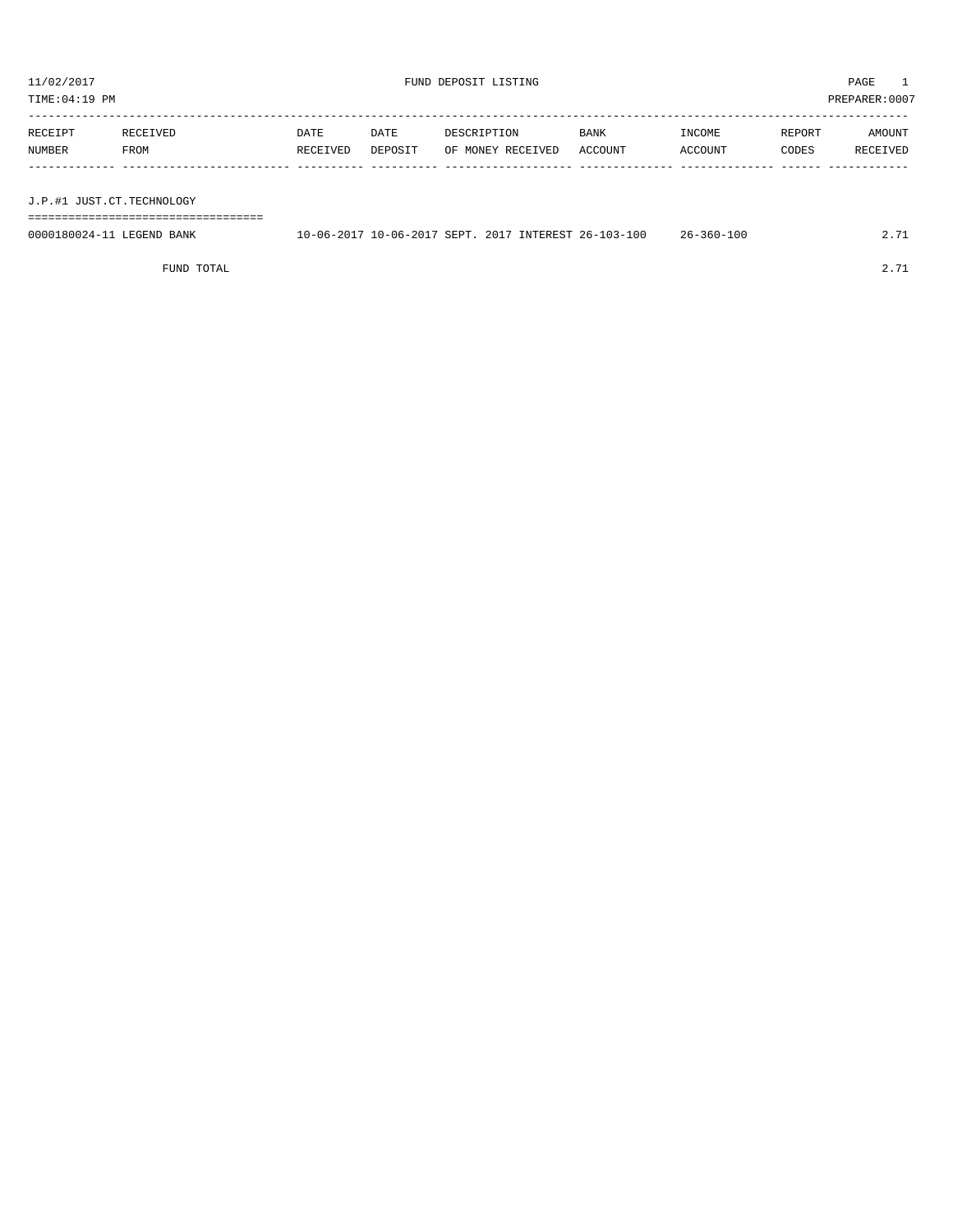TIME:04:19 PM PREPARER:0007 ----------------------------------------------------------------------------------------------------------------------------------- RECEIPT RECEIVED DATE DATE DESCRIPTION BANK INCOME REPORT AMOUNT

| NUMBER                    | FROM | RECEIVED | DEPOSIT |  | OF MONEY RECEIVED | ACCOUNT | ACCOUNT | CODES | <b>RECEIVED</b> |
|---------------------------|------|----------|---------|--|-------------------|---------|---------|-------|-----------------|
|                           |      |          |         |  |                   |         |         |       |                 |
| J.P.#2 JUST.CT.TECHNOLOGY |      |          |         |  |                   |         |         |       |                 |

===================================

0000180024-12 LEGEND BANK 10-06-2017 10-06-2017 SEPT. 2017 INTEREST 27-103-100 27-360-100 27-360-100

FUND TOTAL  $0.66$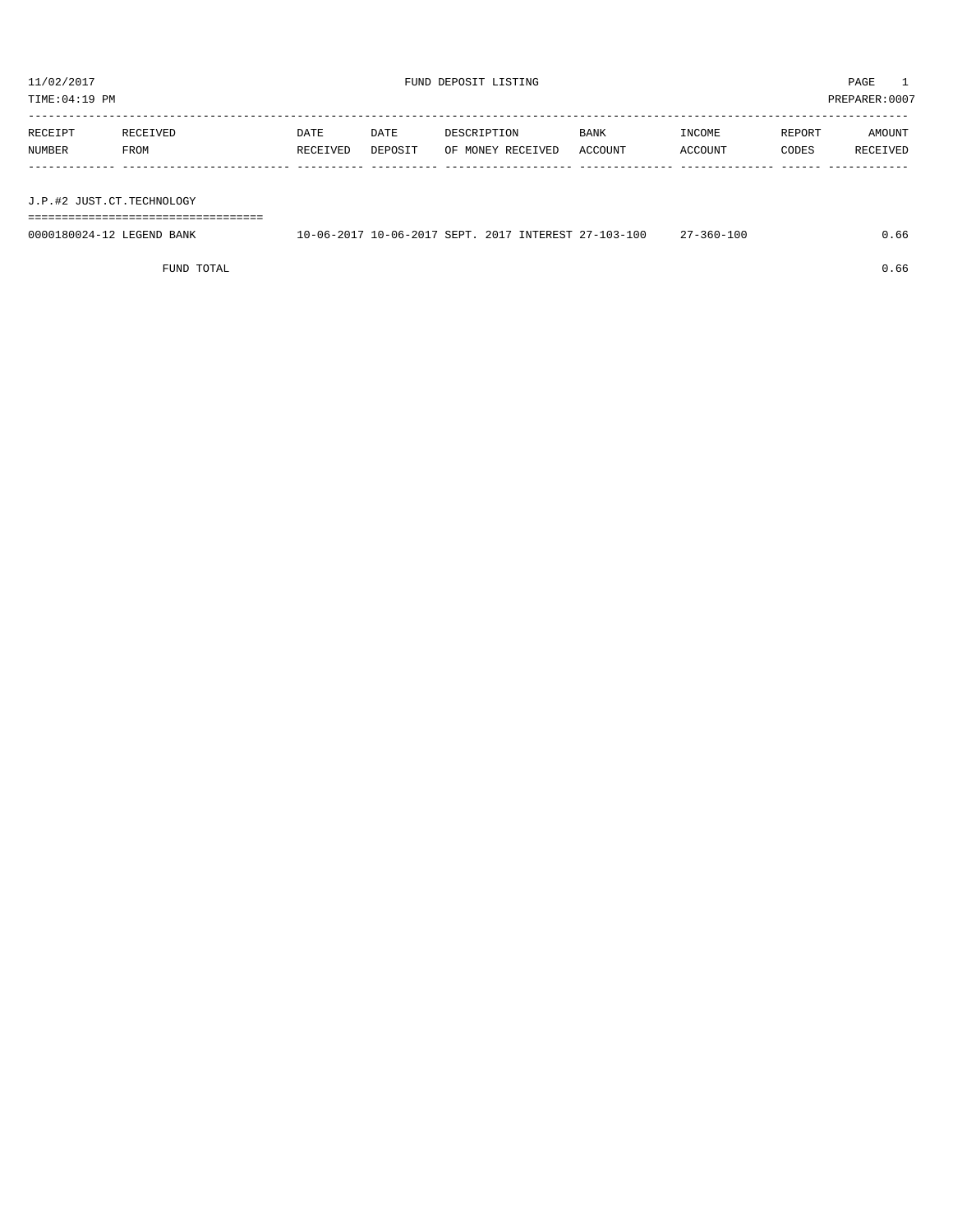TIME:04:19 PM PREPARER:0007 ----------------------------------------------------------------------------------------------------------------------------------- RECEIPT RECEIVED DATE DATE DESCRIPTION BANK INCOME REPORT AMOUNT NUMBER FROM RECEIVED DEPOSIT OF MONEY RECEIVED ACCOUNT ACCOUNT CODES RECEIVED ------------- ------------------------- ---------- ---------- ------------------- -------------- -------------- ------ ------------

J.P.#3 JUST.CT.TECHNOLOGY

===================================

| 0000180024-13 LEGEND BANK | 10-06-2017 10-06-2017 SEPT. 2017 | INTEREST 28-103-100 | $28 - 360 - 100$ |  |
|---------------------------|----------------------------------|---------------------|------------------|--|
|                           |                                  |                     |                  |  |

FUND TOTAL  $0.24$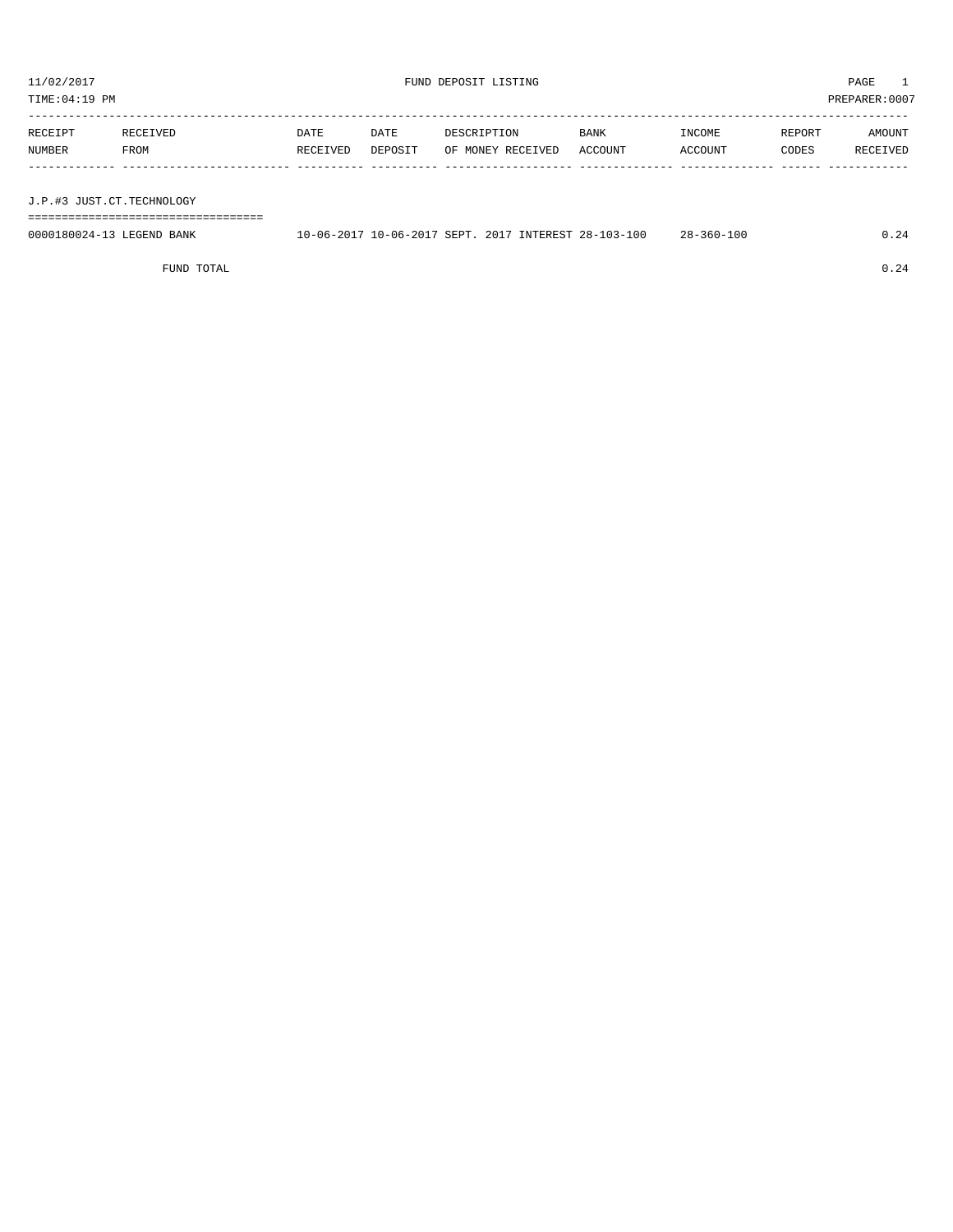TIME:04:19 PM PREPARER:0007

| RECEIPT | RECEIVED                    | <b>DATE</b> | DATE    | DESCRIPTION       | <b>BANK</b> | INCOME         | REPORT | AMOUNT   |
|---------|-----------------------------|-------------|---------|-------------------|-------------|----------------|--------|----------|
| NUMBER  | FROM                        | RECEIVED    | DEPOSIT | OF MONEY RECEIVED | ACCOUNT     | <b>ACCOUNT</b> | CODES  | RECEIVED |
|         |                             |             |         |                   |             |                |        |          |
|         |                             |             |         |                   |             |                |        |          |
|         | DISTRICT CT.RECORDS ARCHIVE |             |         |                   |             |                |        |          |

===================================

| 0000180024-14 LEGEND BANK    |  |  | 10-06-2017 10-06-2017 SEPT. 2017 INTEREST 34-103-100       | $34 - 360 - 100$ | 1.32   |
|------------------------------|--|--|------------------------------------------------------------|------------------|--------|
| 0000180027-16 DISTRICT CLERK |  |  | $10-10-2017$ $10-10-2017$ SEPT, $1-30$ , $2017$ 34-103-100 | $34 - 370 - 450$ | 331.18 |

FUND TOTAL 332.50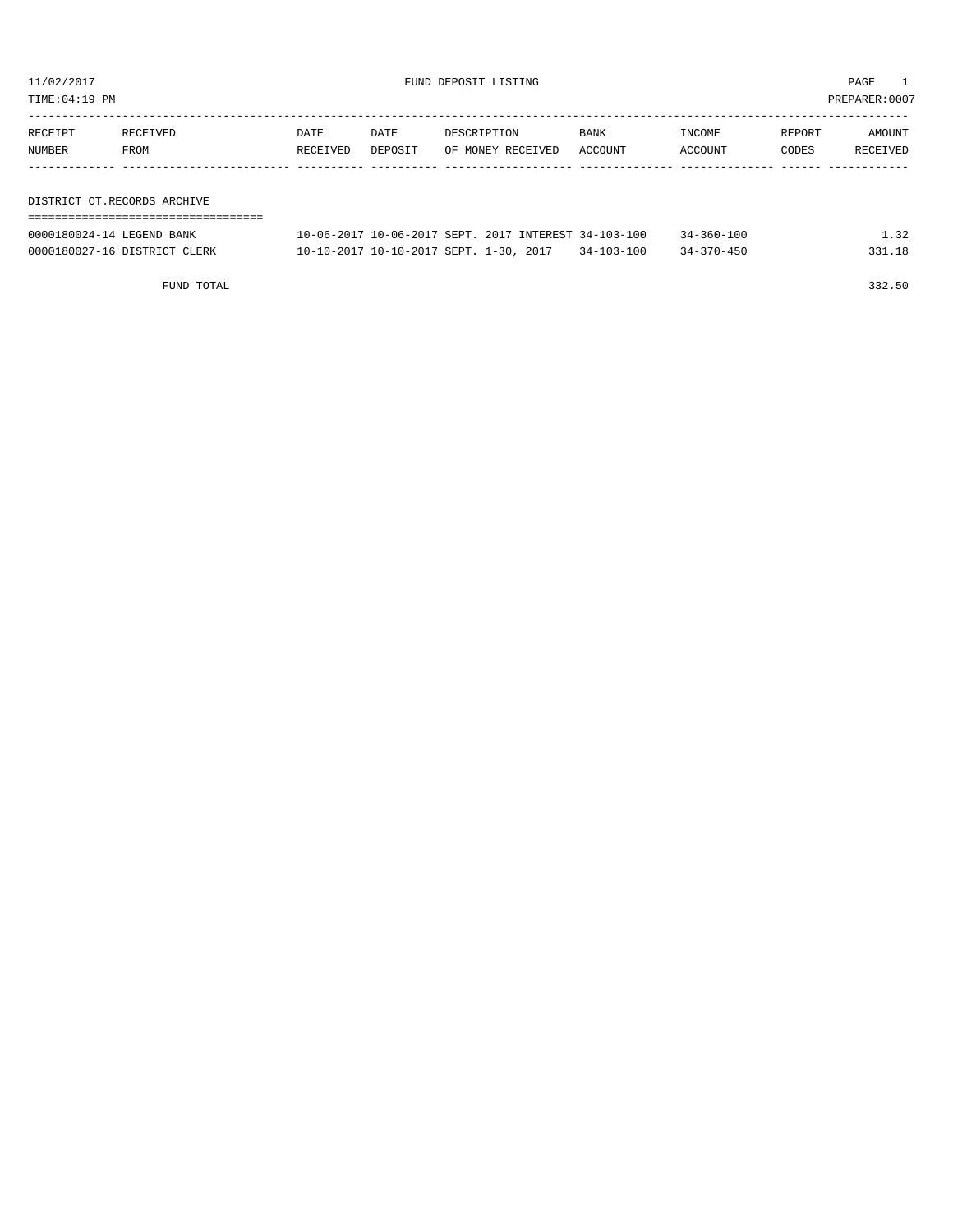TIME:04:19 PM PREPARER:0007

| RECEIPT | RECEIVED | DATE     | DATE    | DESCRIPTION       | <b>BANK</b> | INCOME  | REPORT | AMOUNT   |
|---------|----------|----------|---------|-------------------|-------------|---------|--------|----------|
| NUMBER  | FROM     | RECEIVED | DEPOSIT | OF MONEY RECEIVED | ACCOUNT     | ACCOUNT | CODES  | RECEIVED |
|         |          |          |         |                   |             |         |        |          |
|         |          |          |         |                   |             |         |        |          |

LAW LIBRARY FUND

| ----------------------------------- |                                                      |                  |                  |        |
|-------------------------------------|------------------------------------------------------|------------------|------------------|--------|
| 0000180024-15 LEGEND BANK           | 10-06-2017 10-06-2017 SEPT, 2017 INTEREST 35-103-100 |                  | $35 - 360 - 100$ | 8.37   |
| 0000180027-17 DISTRICT CLERK        | 10-10-2017 10-10-2017 SEPT. 1-30, 2017               | $35 - 103 - 100$ | $35 - 340 - 450$ | 734.55 |

FUND TOTAL 742.92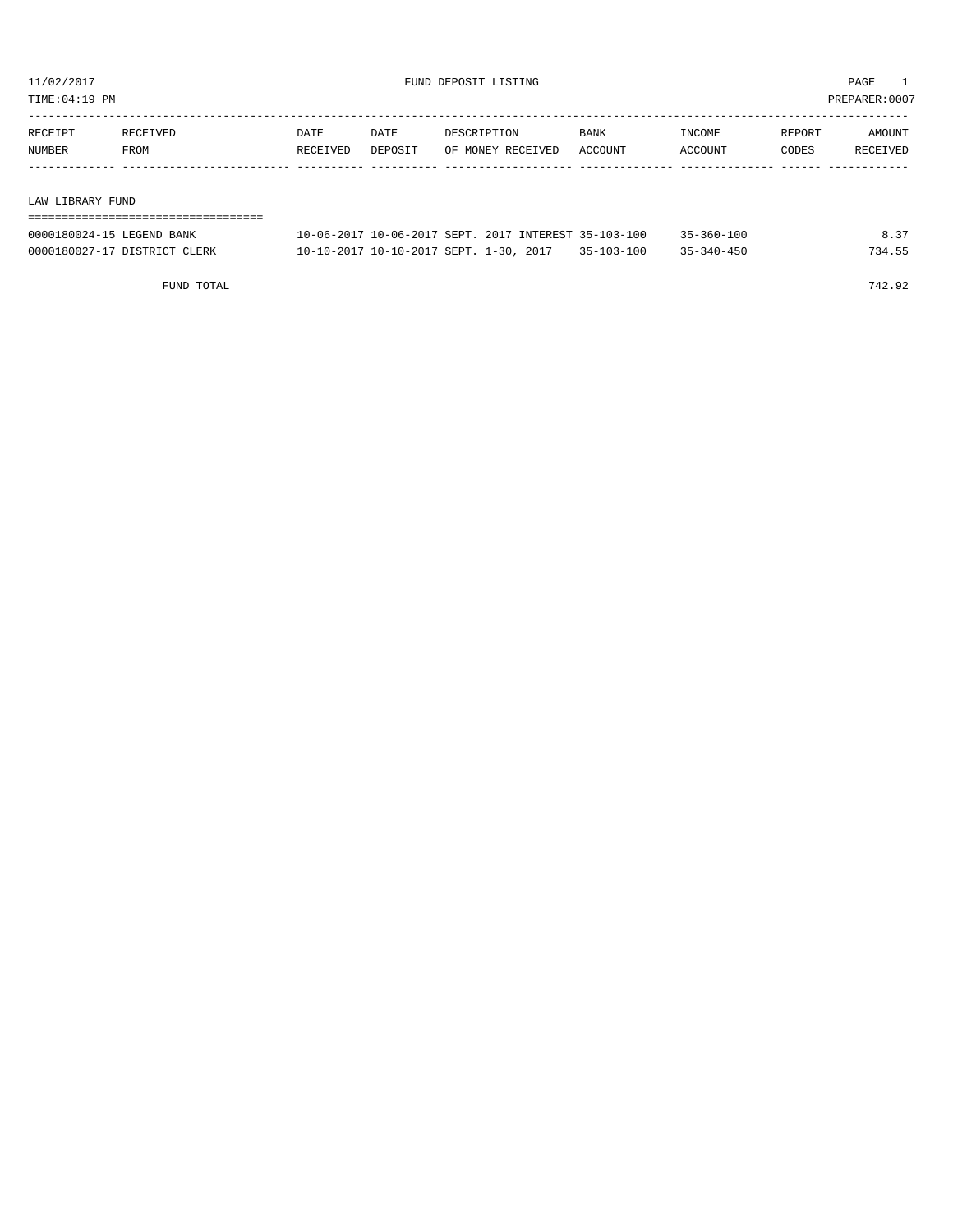11/02/2017 FUND DEPOSIT LISTING PAGE 1

| RECEIPT               | RECEIVED | DATE     | DATE    | DESCRIPTION       | <b>BANK</b> | INCOME  | REPORT | <b>AMOUNT</b> |
|-----------------------|----------|----------|---------|-------------------|-------------|---------|--------|---------------|
| NUMBER                | FROM     | RECEIVED | DEPOSIT | OF MONEY RECEIVED | ACCOUNT     | ACCOUNT | CODES  | RECEIVED      |
|                       |          |          |         |                   |             |         |        |               |
|                       |          |          |         |                   |             |         |        |               |
| D.A. FEE ACCOUNT FUND |          |          |         |                   |             |         |        |               |

| 0000180009-01 DISTRICT ATTORNEY TRUST | 10-03-2017 10-03-2017 CHECK FEES                     | $36 - 103 - 136$ | $36 - 340 - 475$ | 158.19 |
|---------------------------------------|------------------------------------------------------|------------------|------------------|--------|
| 0000180024-23 LEGEND BANK             | 10-06-2017 10-06-2017 SEPT, 2017 INTEREST 36-103-136 |                  | $36 - 360 - 100$ | 0.06   |
| 0000180024-24 LEGEND BANK             | 10-06-2017 10-06-2017 SEPT, 2017 INTEREST 36-103-236 |                  | $36 - 360 - 236$ | 0.12   |
| 0000180030-01 FANNIN COUNTY CSCD      | 10-11-2017 10-11-2017 BLOOD DRAWS                    | $36 - 103 - 136$ | $36 - 370 - 130$ | 64.69  |
| 0000180069-01 COUNTY CLERK            | 10-24-2017 10-24-2017 BLOOD DRAWS - KELLY 36-103-136 |                  | $36 - 370 - 130$ | 40.00  |
|                                       |                                                      |                  |                  |        |

FUND TOTAL 263.06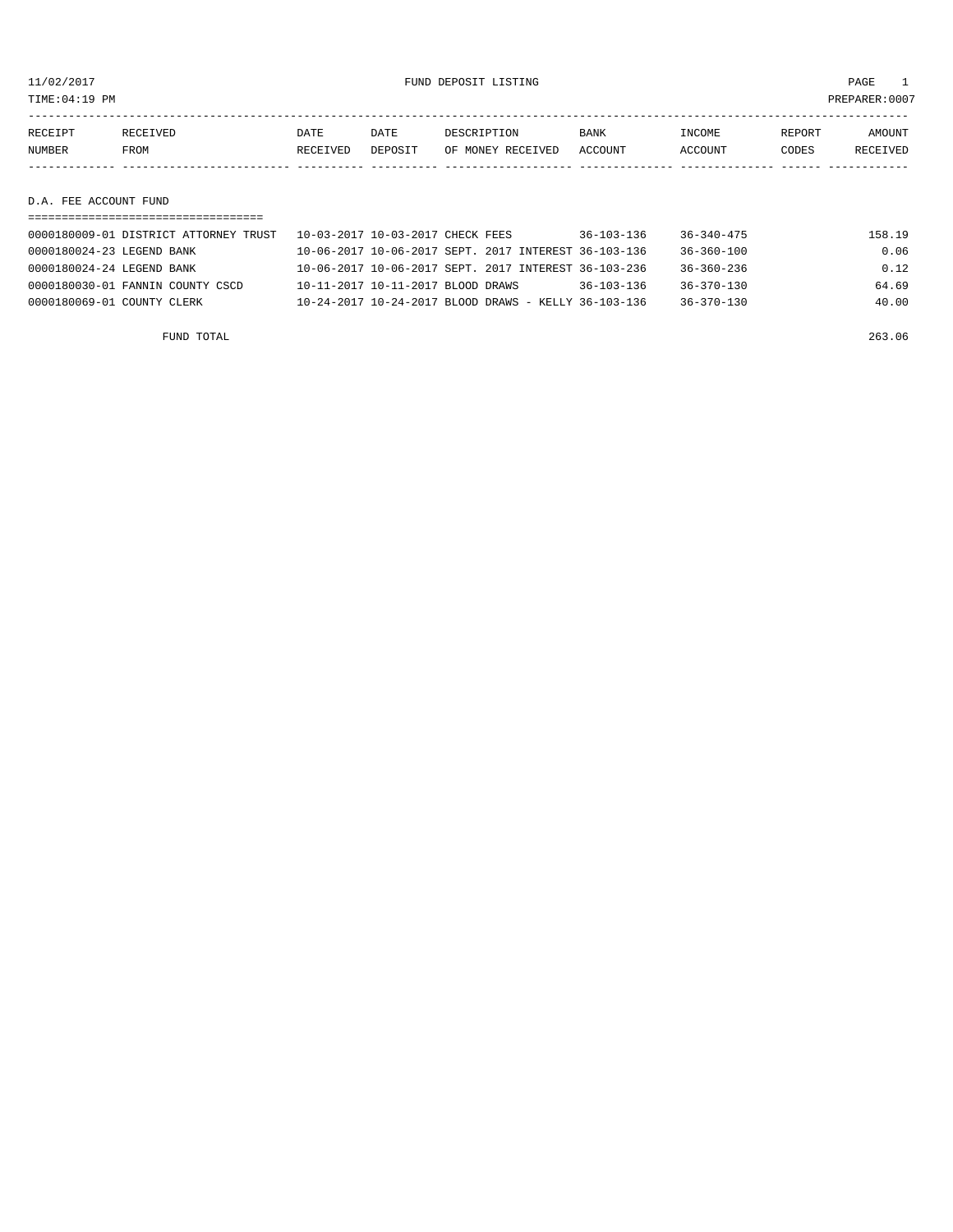| TIME:04:19 PM                                | PREPARER: 0007 |
|----------------------------------------------|----------------|
| ---------------------------------<br>------- |                |

| RECEIPT | RECEIVED | DATE     | DATE    | DESCRIPTION       | <b>BANK</b> | INCOME  | REPORT | AMOUNT   |
|---------|----------|----------|---------|-------------------|-------------|---------|--------|----------|
| NUMBER  | FROM     | RECEIVED | DEPOSIT | OF MONEY RECEIVED | ACCOUNT     | ACCOUNT | CODES  | RECEIVED |
|         |          |          |         |                   |             |         |        |          |

#### CONTRABAND SEIZURE

===================================

| 0000180024-25<br>LEGEND BANK | $10 - 06 - 2017$ SEPT.<br>2017<br>10-06-3 | 2017<br>INTEREST 37-103-137 | $7 - 360 - 100$ | 04 |
|------------------------------|-------------------------------------------|-----------------------------|-----------------|----|
|                              |                                           |                             |                 |    |

FUND TOTAL  $0.04$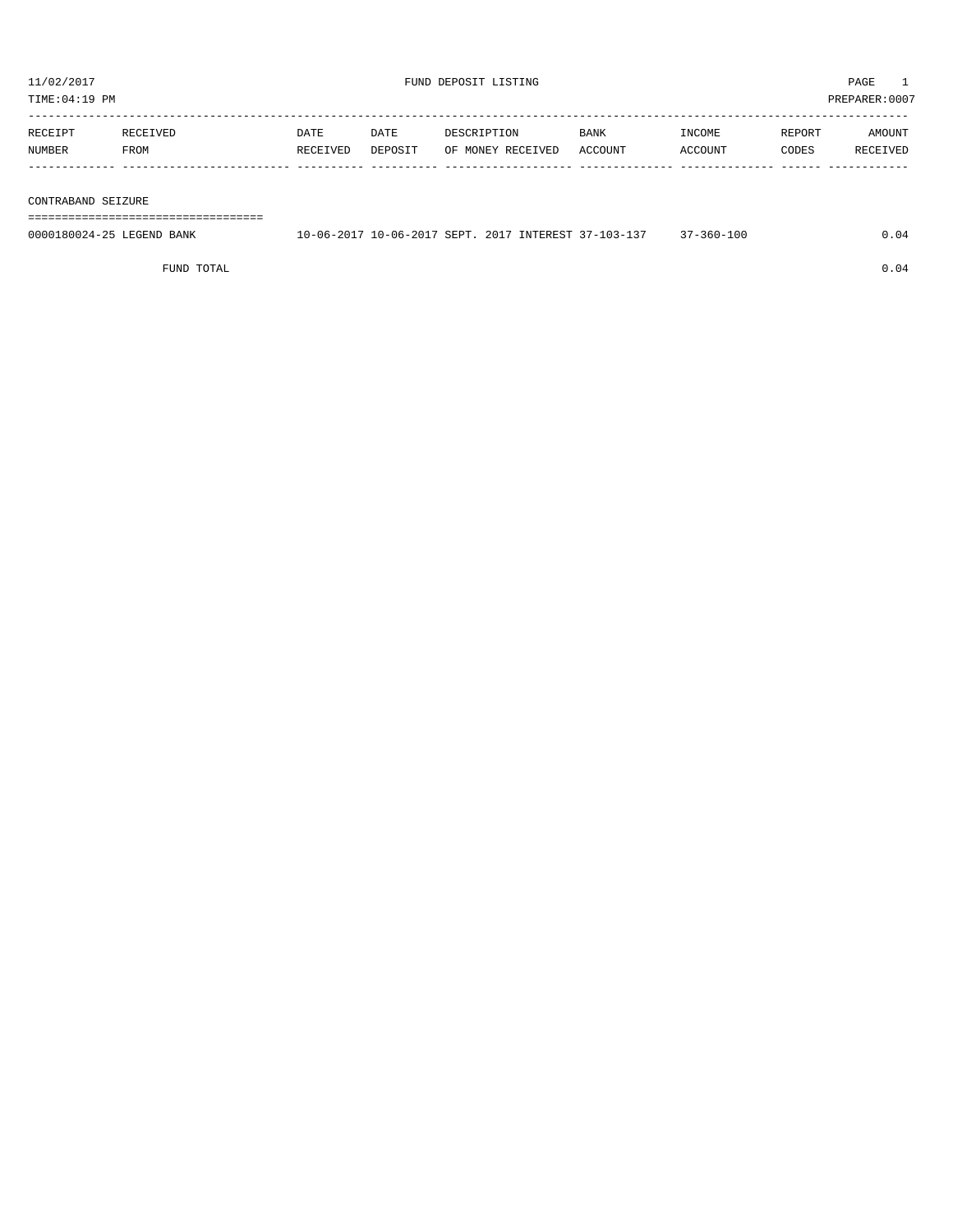TIME:04:19 PM PREPARER:0007

| RECEIPT | RECEIVED | DATE     | DATE    | DESCRIPTION       | <b>BANK</b> | INCOME  | REPORT | AMOUNT   |
|---------|----------|----------|---------|-------------------|-------------|---------|--------|----------|
| NUMBER  | FROM     | RECEIVED | DEPOSIT | OF MONEY RECEIVED | ACCOUNT     | ACCOUNT | CODES  | RECEIVED |
|         |          |          |         |                   |             |         |        |          |
|         |          |          |         |                   |             |         |        |          |

IHC CO-OP GIN

| ------------------------------------ |  |  |                                                      |                  |       |
|--------------------------------------|--|--|------------------------------------------------------|------------------|-------|
| 0000180001-06 TEXPOOL                |  |  | 10-02-2017 10-02-2017 SEPT, 2017 INTEREST 38-103-175 | $38 - 360 - 100$ | 15.26 |
| 0000180024-16 LEGEND BANK            |  |  | 10-06-2017 10-06-2017 SEPT. 2017 INTEREST 38-103-100 | $38 - 360 - 100$ | 0.06  |

FUND TOTAL 15.32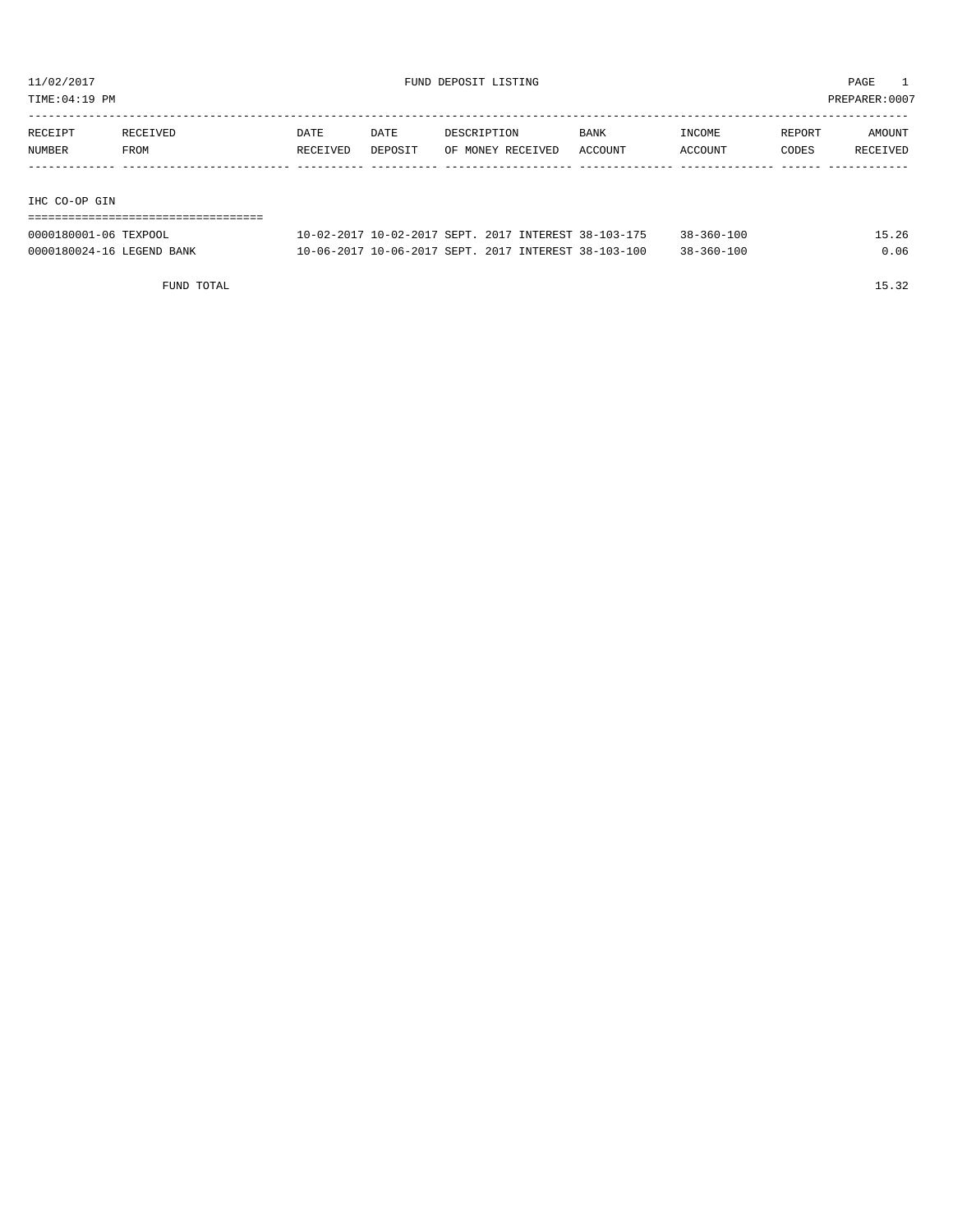TIME:04:19 PM PREPARER:0007

| RECEIPT         | RECEIVED | DATE     | DATE    | DESCRIPTION       | BANK    | INCOME  | REPORT | AMOUNT   |
|-----------------|----------|----------|---------|-------------------|---------|---------|--------|----------|
| NUMBER          | FROM     | RECEIVED | DEPOSIT | OF MONEY RECEIVED | ACCOUNT | ACCOUNT | CODES  | RECEIVED |
|                 |          |          |         |                   |         |         |        |          |
|                 |          |          |         |                   |         |         |        |          |
| IHC B.R. COOPER |          |          |         |                   |         |         |        |          |

| ------------------------------------ |  |  |                                                      |                  |      |
|--------------------------------------|--|--|------------------------------------------------------|------------------|------|
| 0000180001-07 TEXPOOL                |  |  | 10-02-2017 10-02-2017 SEPT. 2017 INTEREST 39-103-175 | $39 - 360 - 100$ | 5.10 |
| 0000180024-17 LEGEND BANK            |  |  | 10-06-2017 10-06-2017 SEPT. 2017 INTEREST 39-103-100 | $39 - 360 - 100$ | 0.72 |

FUND TOTAL 5.82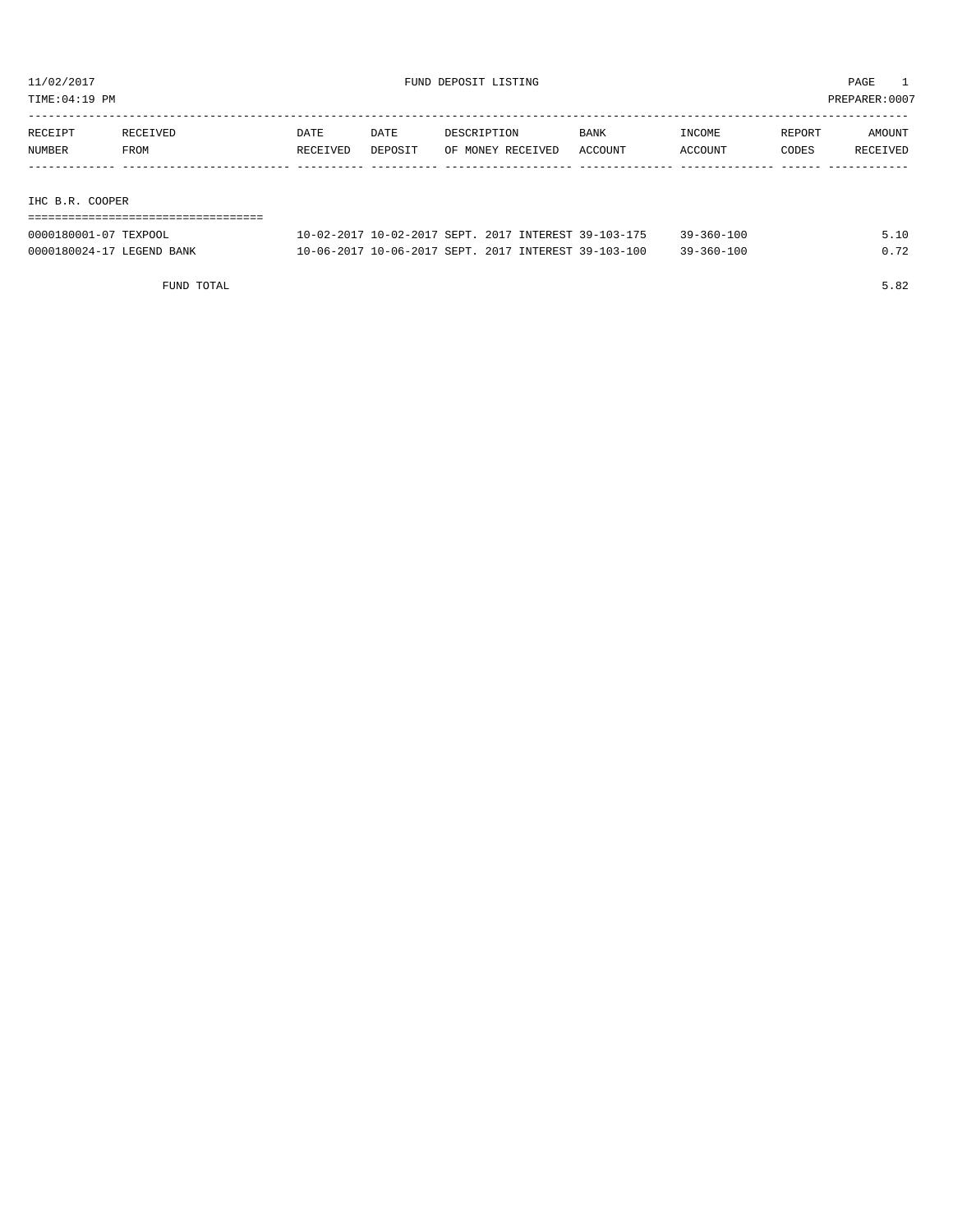| RECEIPT | RECEIVED | <b>DATE</b> | DATE    | DESCRIPTION       | <b>BANK</b> | INCOME  | REPORT | AMOUNT   |
|---------|----------|-------------|---------|-------------------|-------------|---------|--------|----------|
| NUMBER  | FROM     | RECEIVED    | DEPOSIT | OF MONEY RECEIVED | ACCOUNT     | ACCOUNT | CODES  | RECEIVED |
|         |          |             |         |                   |             |         |        |          |
|         |          |             |         |                   |             |         |        |          |

CITIZEN CORPS (CERT)

===================================

| 0000180087-01<br><b>TANNIN</b><br>י ידוחדו <sub>י</sub><br>$H^* \Lambda$ | 10-30-201<br>$\Lambda$ PARK $T^{\mu\nu}$<br>$10 - 30 - 201$<br>⊡ግገ⊾ | $\sim$<br>-40 | 406–0<br>^ מ | 300 |
|--------------------------------------------------------------------------|---------------------------------------------------------------------|---------------|--------------|-----|
|                                                                          |                                                                     |               |              |     |

FUND TOTAL 300.00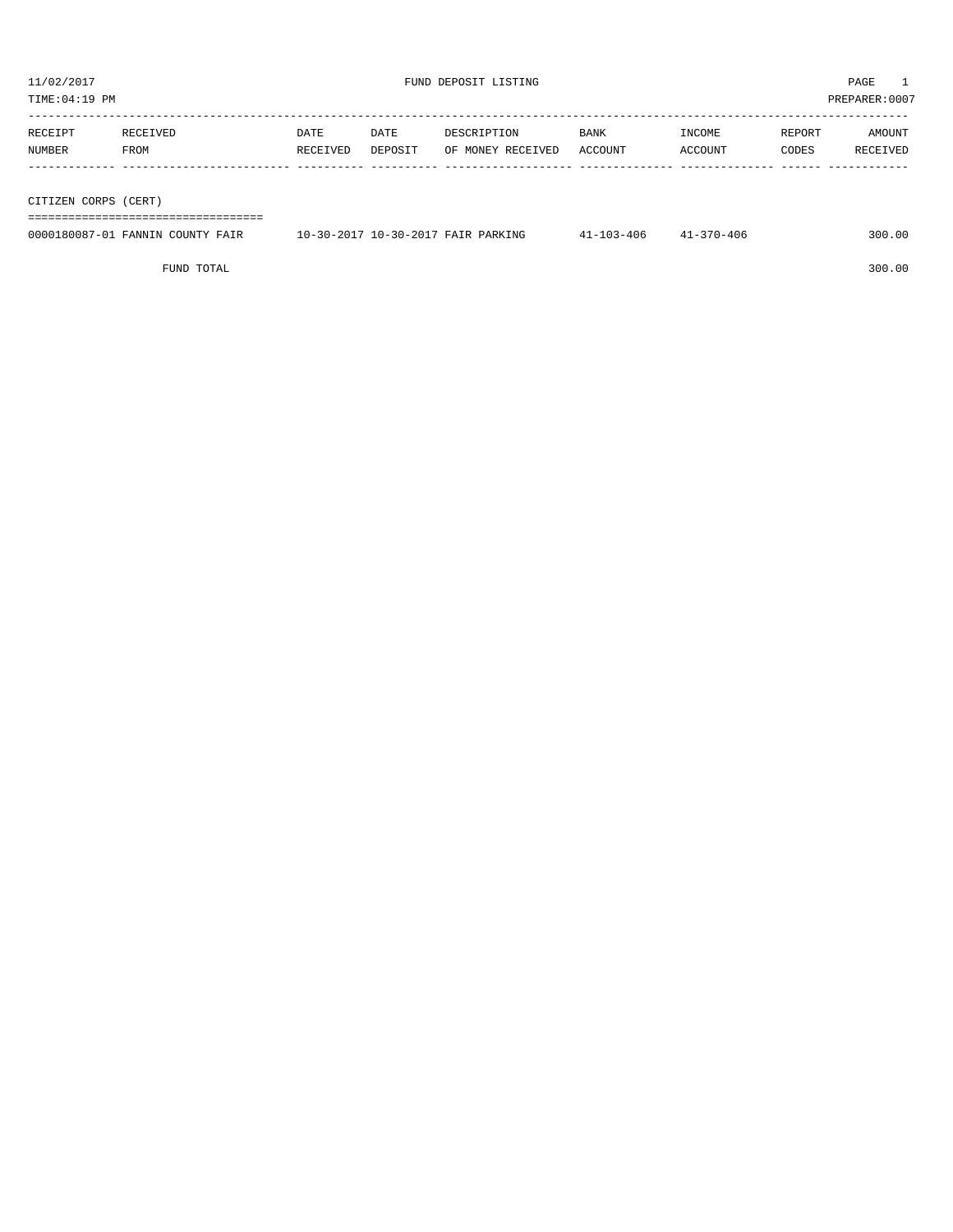TIME:04:19 PM PREPARER:0007

| RECEIPT | RECEIVED | DATE     | DATE    | DESCRIPTION       | <b>BANK</b> | INCOME  | REPORT | AMOUNT   |
|---------|----------|----------|---------|-------------------|-------------|---------|--------|----------|
| NUMBER  | FROM     | RECEIVED | DEPOSIT | OF MONEY RECEIVED | ACCOUNT     | ACCOUNT | CODES  | RECEIVED |
|         |          |          |         |                   |             |         |        |          |

## CO.C

FUND TOTAL 0.72

| NUMBER                    | <b>FROM</b>                       | RECEIVED | DEPOSIT | OF MONEY RECEIVED                                    | ACCOUNT | ACCOUNT          | CODES | RECEIVED |
|---------------------------|-----------------------------------|----------|---------|------------------------------------------------------|---------|------------------|-------|----------|
|                           |                                   |          |         |                                                      |         |                  |       |          |
|                           | CO.CLK.COURT RECORDS PRESERVATION |          |         |                                                      |         |                  |       |          |
|                           |                                   |          |         |                                                      |         |                  |       |          |
| 0000180024-18 LEGEND BANK |                                   |          |         | 10-06-2017 10-06-2017 SEPT, 2017 INTEREST 52-103-100 |         | $52 - 360 - 100$ |       | 0.72     |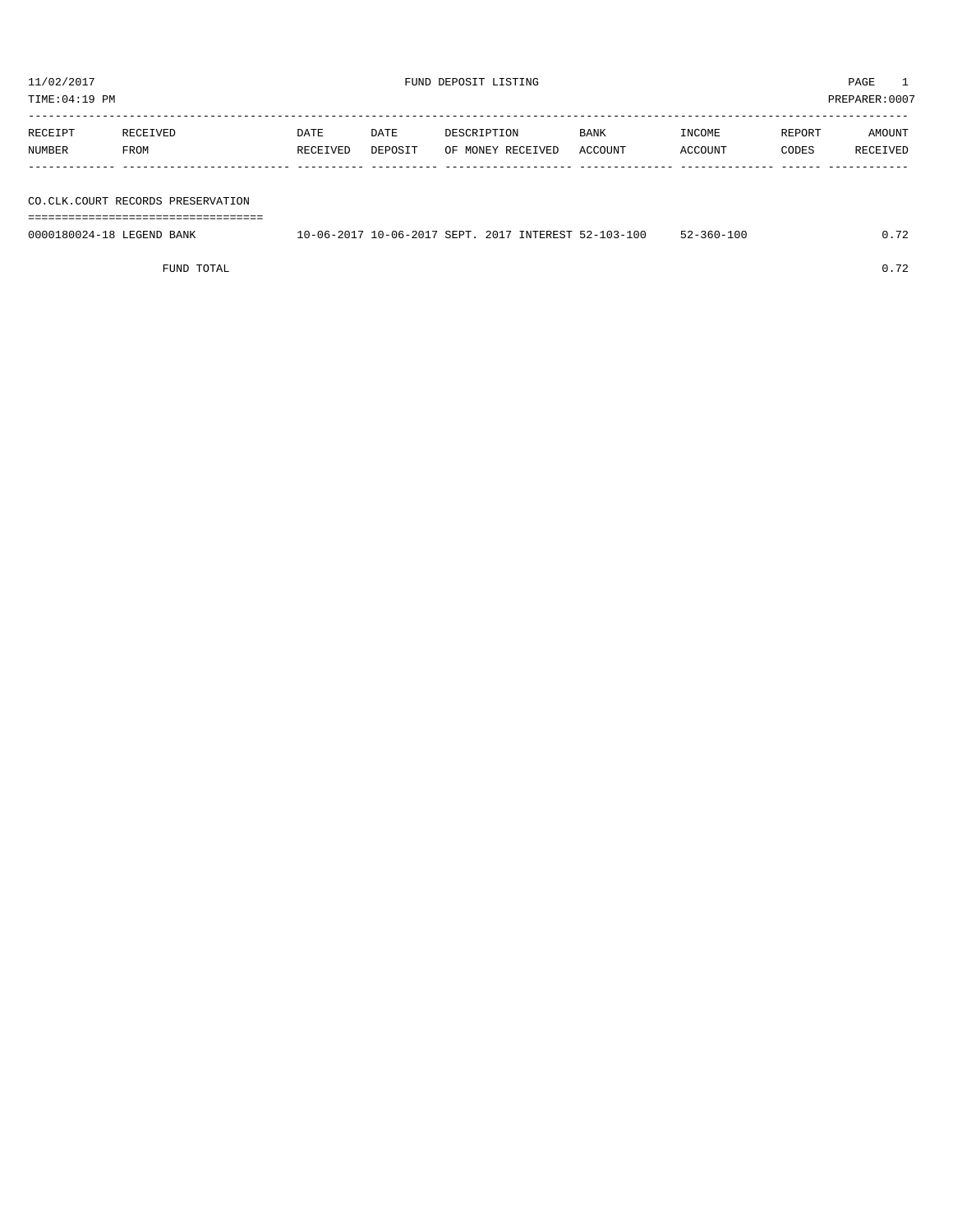TIME:04:19 PM PREPARER:0007

| RECEIPT | RECEIVED    | DATE     | DATE    | DESCRIPTION       | <b>BANK</b> | INCOME         | REPORT | AMOUNT          |
|---------|-------------|----------|---------|-------------------|-------------|----------------|--------|-----------------|
| NUMBER  | <b>FROM</b> | RECEIVED | DEPOSIT | OF MONEY RECEIVED | ACCOUNT     | <b>ACCOUNT</b> | CODES  | <b>RECEIVED</b> |
|         |             |          |         |                   |             |                |        |                 |

## F.C. LAW ENFORCEMENT EDUCATION

===================================

| 0000180024-26 LEGEND BANK |  |  | 10-06-2017 10-06-2017 SEPT. 2017 INTEREST 55-103-155 | $55 - 360 - 100$ | .02 |
|---------------------------|--|--|------------------------------------------------------|------------------|-----|
|                           |  |  |                                                      |                  |     |

FUND TOTAL 0.02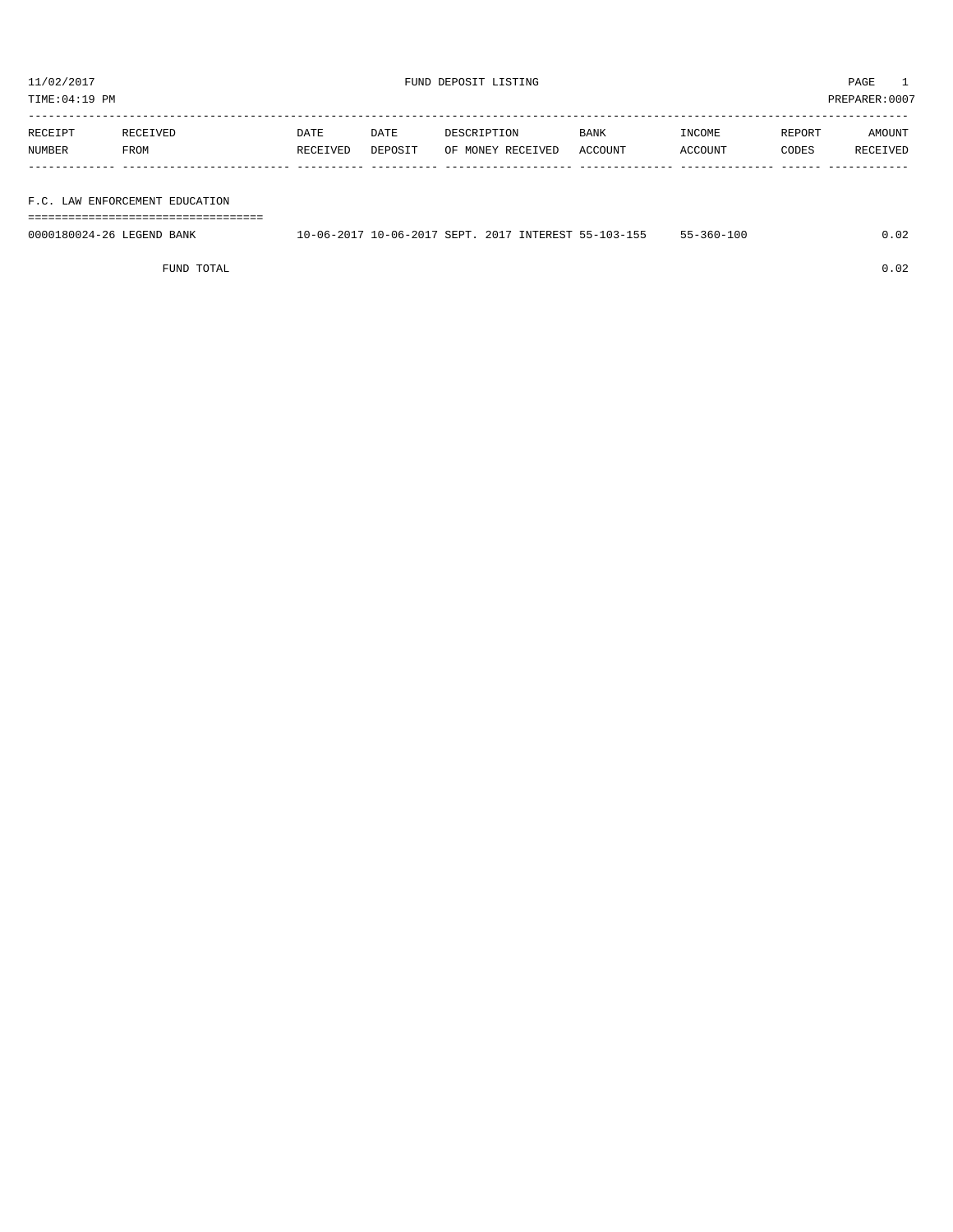11/02/2017 FUND DEPOSIT LISTING PAGE 1

| RECEIPT       | <b>RECEIVED</b> | DATE            | DATE    | DESCRIPTION       | <b>BANK</b> | INCOME         | <b>REPORT</b> | AMOUNT          |
|---------------|-----------------|-----------------|---------|-------------------|-------------|----------------|---------------|-----------------|
| <b>NUMBER</b> | FROM            | <b>RECEIVED</b> | DEPOSIT | OF MONEY RECEIVED | ACCOUNT     | <b>ACCOUNT</b> | CODES         | <b>RECEIVED</b> |
|               |                 |                 |         |                   |             |                |               |                 |

F C SHERIFF FORFEITURE

| 0000180003-01 BONHAM POLICE DEPT.     | 10-02-2017 10-02-2017 GAME MACHINES |                                                      | $56 - 103 - 156$ | $56 - 352 - 200$ | 2,214.66 |
|---------------------------------------|-------------------------------------|------------------------------------------------------|------------------|------------------|----------|
| 0000180004-01 FANNIN COMMUNITY        |                                     | 10-02-2017 10-02-2017 PROCEEDS FROM BACK             | 56-103-156       | $56 - 370 - 130$ | 3,712.11 |
| 0000180024-27 LEGEND BANK             |                                     | 10-06-2017 10-06-2017 SEPT, 2017 INTEREST 56-103-156 |                  | $56 - 360 - 100$ | 0.14     |
| 0000180050-01 BONHAM POLICE DEPT.     |                                     | 10-18-2017 10-18-2017 SALE OF GAME MACHIN 56-103-156 |                  | $56 - 352 - 200$ | 7,261.54 |
| $0000180051 - 01$ BONHAM POLICE DEPT. |                                     | 10-18-2017 10-18-2017 SALE OF GAME MACHIN 56-103-156 |                  | $56 - 352 - 200$ | 4,396.68 |
|                                       |                                     |                                                      |                  |                  |          |

FUND TOTAL 17,585.13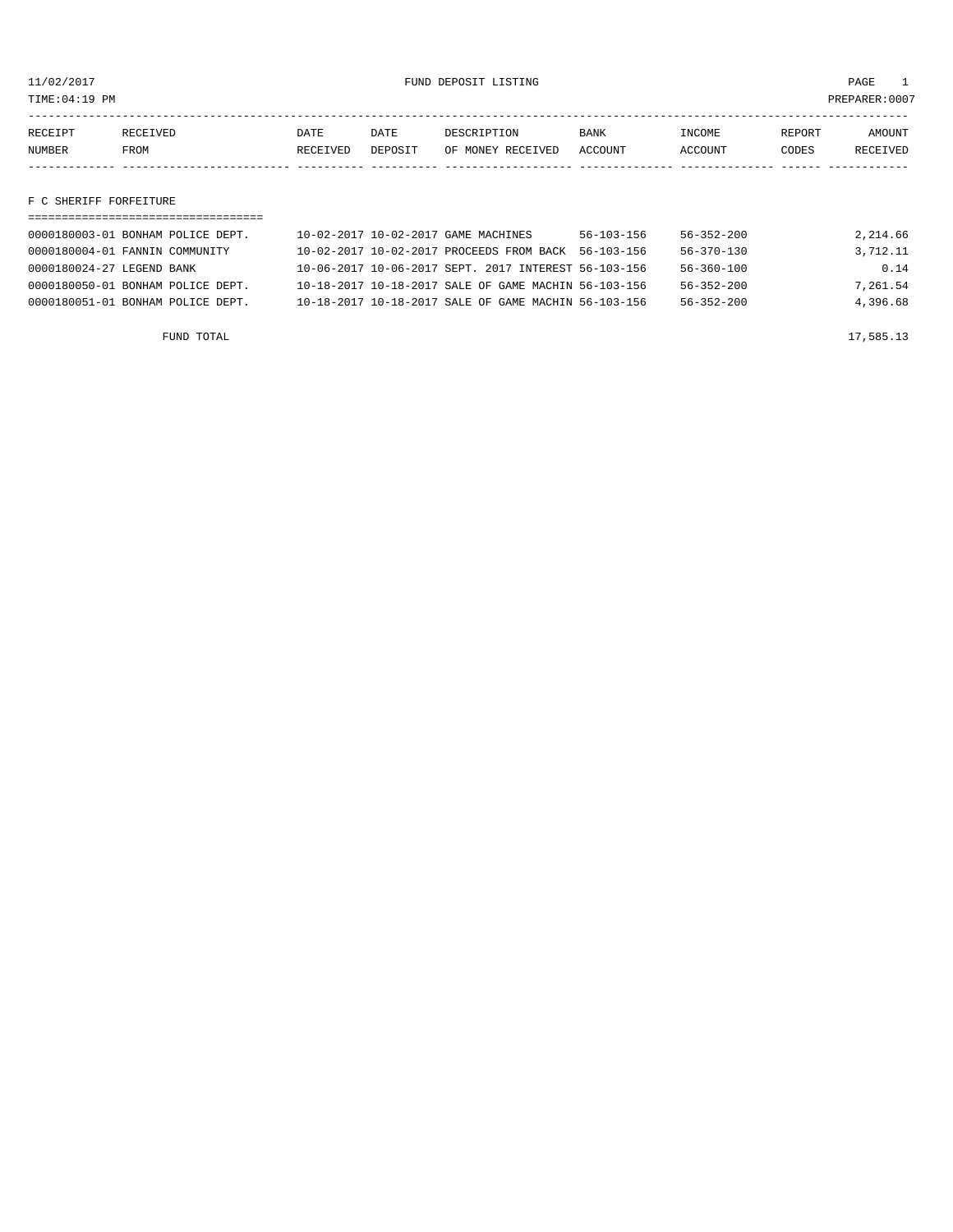TIME:04:19 PM PREPARER:0007

| RECEIPT | RECEIVED    | DATE     | DATE    | DESCRIPTION       | <b>BANK</b> | INCOME  | REPORT | AMOUNT   |
|---------|-------------|----------|---------|-------------------|-------------|---------|--------|----------|
| NUMBER  | <b>FROM</b> | RECEIVED | DEPOSIT | OF MONEY RECEIVED | ACCOUNT     | ACCOUNT | CODES  | RECEIVED |
|         |             |          |         |                   |             |         |        |          |
|         |             |          |         |                   |             |         |        |          |

DRUG COURT PROGRAM

| ----------------------------------- |                                                      |            |                  |        |
|-------------------------------------|------------------------------------------------------|------------|------------------|--------|
| 0000180024-19 LEGEND BANK           | 10-06-2017 10-06-2017 SEPT. 2017 INTEREST 59-103-100 |            | 59-360-100       | .98    |
| 0000180027-24 DISTRICT CLERK        | 10-10-2017 10-10-2017 SEPT. 1-30, 2017               | 59-103-100 | $59 - 370 - 425$ | 145.11 |

FUND TOTAL 147.09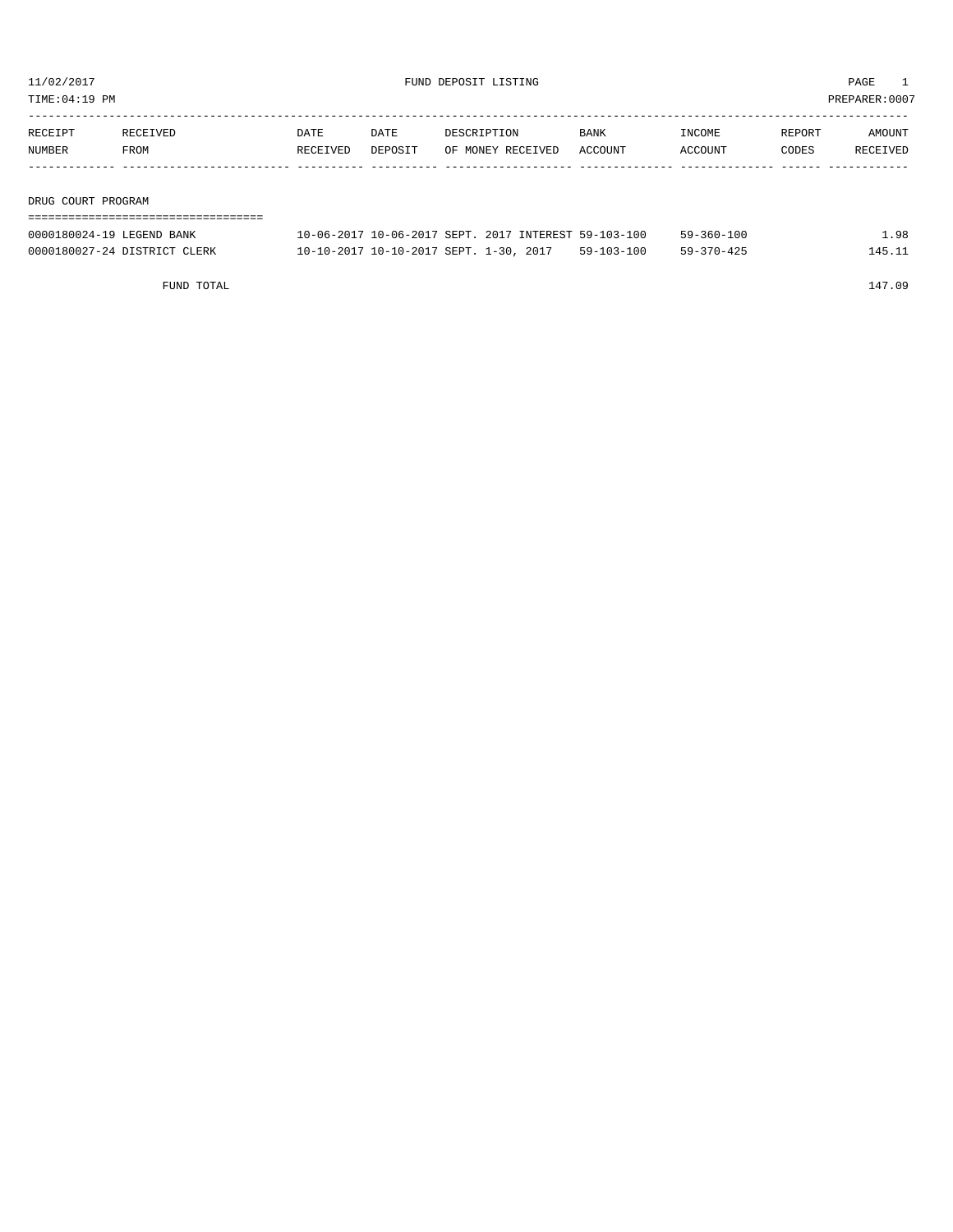TIME:04:19 PM PREPARER:0007

| RECEIPT | RECEIVED | DATE     | DATE    | DESCRIPTION       | <b>BANK</b> | INCOME  | REPORT | AMOUNT   |
|---------|----------|----------|---------|-------------------|-------------|---------|--------|----------|
| NUMBER  | FROM     | RECEIVED | DEPOSIT | OF MONEY RECEIVED | ACCOUNT     | ACCOUNT | CODES  | RECEIVED |
|         |          |          |         |                   |             |         |        |          |
|         |          |          |         |                   |             |         |        |          |

#### SINKING FUND

| =================================    |                             |                                                      |                  |                  |           |
|--------------------------------------|-----------------------------|------------------------------------------------------|------------------|------------------|-----------|
| 0000180031-02 APPRAISAL DISTRICT     | 10-12-2017 10-12-2017 TAXES |                                                      | $60 - 103 - 100$ | 60-310-110       | 8.89      |
| 0000180031-08 APPRAISAL DISTRICT     | 10-12-2017 10-12-2017 TAXES |                                                      | $60 - 103 - 100$ | $60 - 310 - 120$ | 7.64      |
| 0000180058-03 APPRAISAL DISTRICT     | 10-19-2017 10-19-2017 TAXES |                                                      | $60 - 103 - 100$ | $60 - 310 - 110$ | 1,308.24  |
| 0000180058-09 APPRAISAL DISTRICT     | 10-19-2017 10-19-2017 TAXES |                                                      | $60 - 103 - 100$ | $60 - 310 - 120$ | 75.62     |
| 0000180067-02 UPPER TRINITY REGIONAL |                             | 10-23-2017 10-23-2017 THIRD PAYMENT ON PR 60-103-100 |                  | $60 - 318 - 121$ | 788.80    |
| 0000180081-03 APPRAISAL DISTRICT     | 10-26-2017 10-26-2017 TAXES |                                                      | 60-103-100       | $60 - 310 - 110$ | 10,452.37 |
| 0000180081-09 APPRAISAL DISTRICT     | 10-26-2017 10-26-2017 TAXES |                                                      | $60 - 103 - 100$ | $60 - 310 - 120$ | 3.19      |

FUND TOTAL  $12,644.75$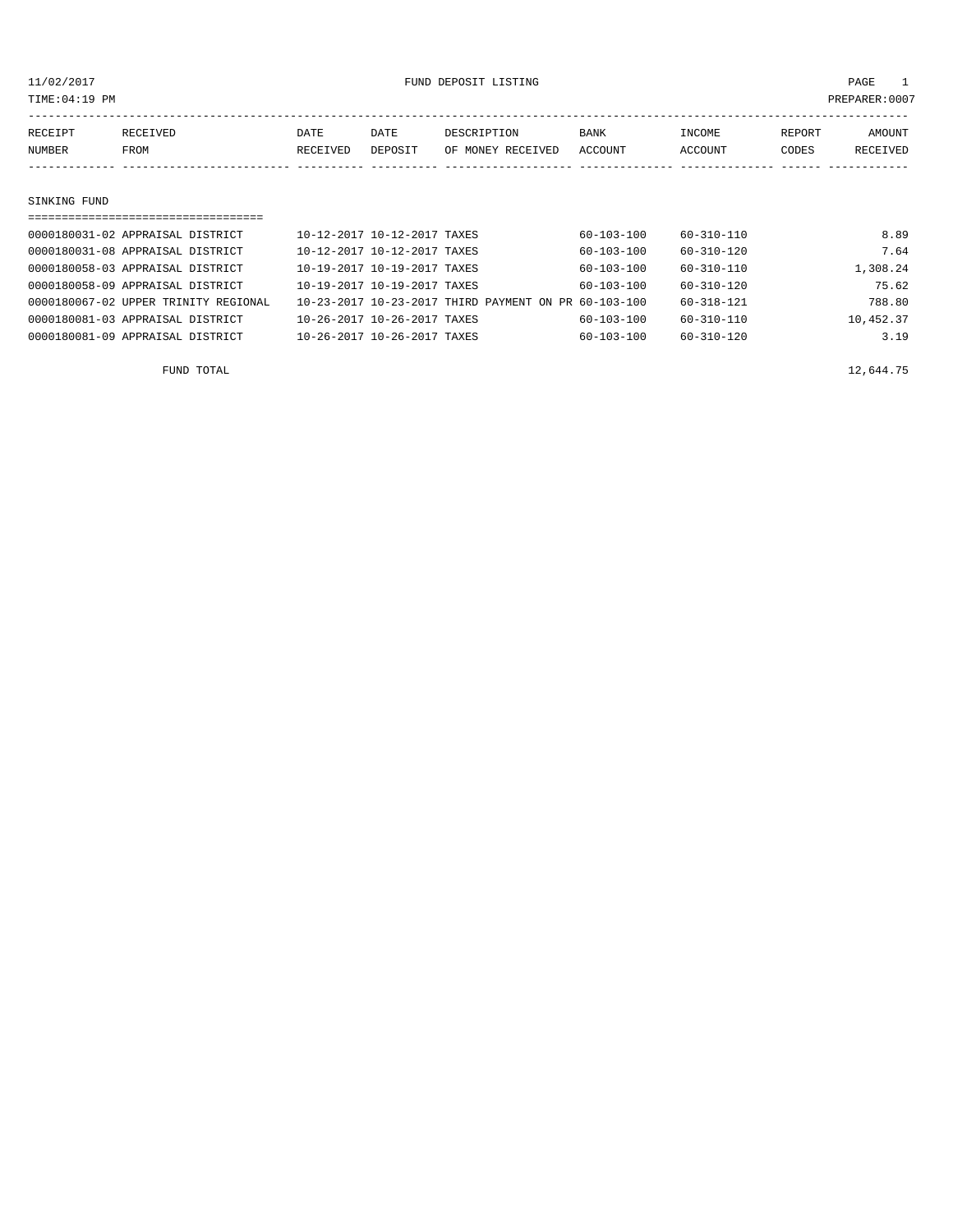| TIME:04:19 PM | PREPARER:0007 |
|---------------|---------------|
|               |               |

----------------------------------------------------------------------------------------------------------------------------------- RECEIPT RECEIVED DATE DATE DESCRIPTION BANK INCOME REPORT AMOUNT NUMBER FROM RECEIVED DEPOSIT OF MONEY RECEIVED ACCOUNT ACCOUNT CODES RECEIVED ------------- ------------------------- ---------- ---------- ------------------- -------------- -------------- ------ ------------

DIST.CLK.CO.&DIST.CT.TECH.-COMB.FUN ===================================

| 0000180027-22 DISTRICT CLERK | 10-10-2017 10-10-2017 SEPT. 1-30, 2017 | $61 - 103 - 100$ | 61-370-440 | . 36.ა. |
|------------------------------|----------------------------------------|------------------|------------|---------|
|                              |                                        |                  |            |         |

FUND TOTAL 36.57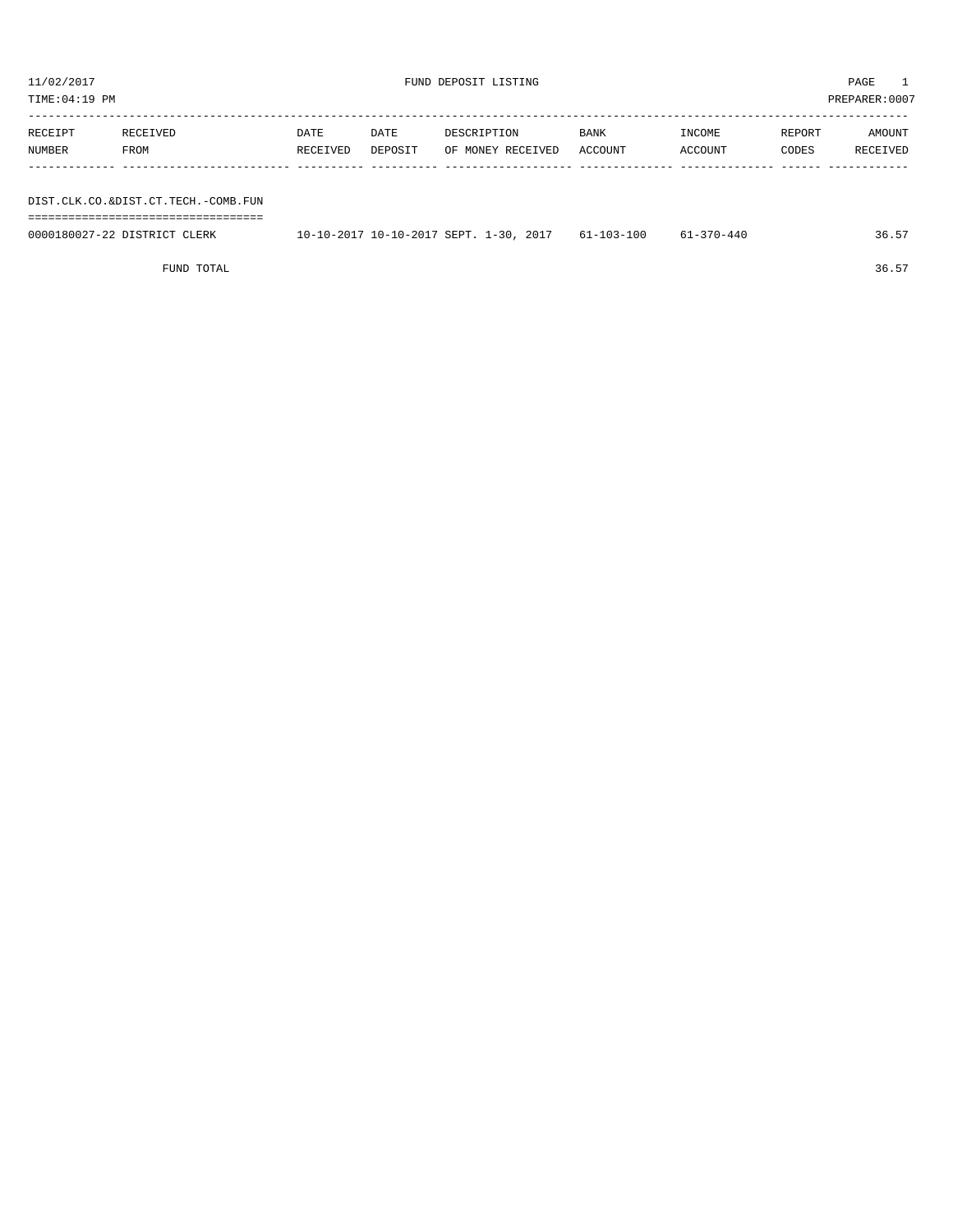| TIME:04:19 PM     |                                     |                  |                 |                                  |                 |                   | PREPARER: 0007  |                    |
|-------------------|-------------------------------------|------------------|-----------------|----------------------------------|-----------------|-------------------|-----------------|--------------------|
| RECEIPT<br>NUMBER | RECEIVED<br><b>FROM</b>             | DATE<br>RECEIVED | DATE<br>DEPOSIT | DESCRIPTION<br>OF MONEY RECEIVED | BANK<br>ACCOUNT | INCOME<br>ACCOUNT | REPORT<br>CODES | AMOUNT<br>RECEIVED |
|                   | DIST.CLK.COURT RECORDS PRESERVATION |                  |                 |                                  |                 |                   |                 |                    |

|  |  |  |  | ----------------------------------<br>----------------------------------- |  |
|--|--|--|--|---------------------------------------------------------------------------|--|

| 0000180024-20 LEGEND BANK    | 10-06-2017 10-06-2017 SEPT, 2017 INTEREST 62-103-100 |  |            | $62 - 360 - 100$ |  |
|------------------------------|------------------------------------------------------|--|------------|------------------|--|
| 0000180027-23 DISTRICT CLERK | 10-10-2017 10-10-2017 SEPT. 1-30, 2017               |  | 62-103-100 |                  |  |

FUND TOTAL 221.33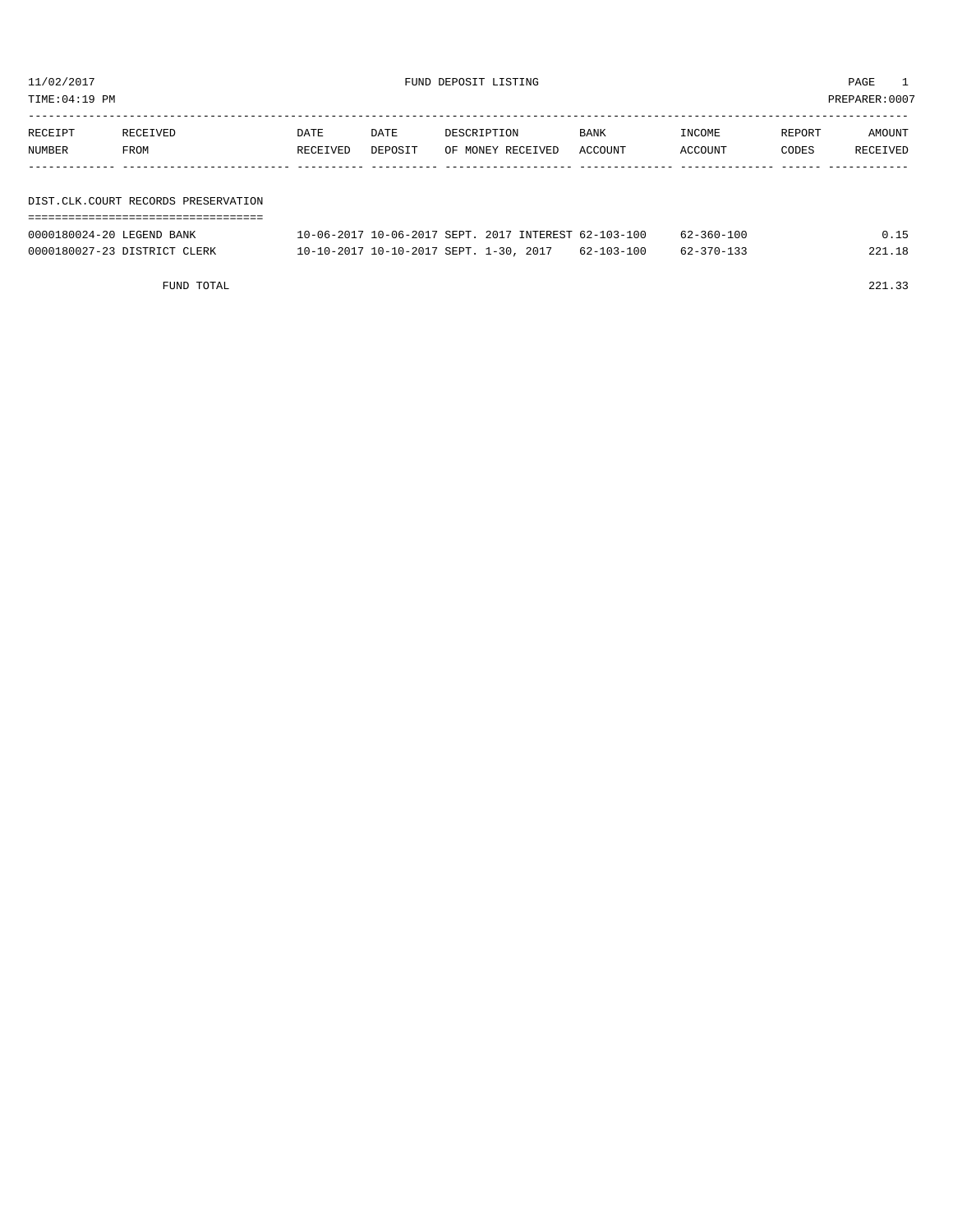TIME:04:19 PM PREPARER:0007

| RECEIPT           | RECEIVED | DATE     | DATE    | DESCRIPTION       | <b>BANK</b> | INCOME  | REPORT | AMOUNT   |
|-------------------|----------|----------|---------|-------------------|-------------|---------|--------|----------|
| NUMBER            | FROM     | RECEIVED | DEPOSIT | OF MONEY RECEIVED | ACCOUNT     | ACCOUNT | CODES  | RECEIVED |
|                   |          |          |         |                   |             |         |        |          |
|                   |          |          |         |                   |             |         |        |          |
| RIGHT OF WAY FUND |          |          |         |                   |             |         |        |          |

| ------------------------------- |                                                      |                  |       |
|---------------------------------|------------------------------------------------------|------------------|-------|
| 0000180001-08 TEXPOOL           | 10-02-2017 10-02-2017 SEPT. 2017 INTEREST 70-103-175 | $70 - 360 - 100$ | 67.50 |
| 0000180024-21 LEGEND BANK       | 10-06-2017 10-06-2017 SEPT. 2017 INTEREST 70-103-100 | $70 - 360 - 100$ | 0.96  |

FUND TOTAL 68.46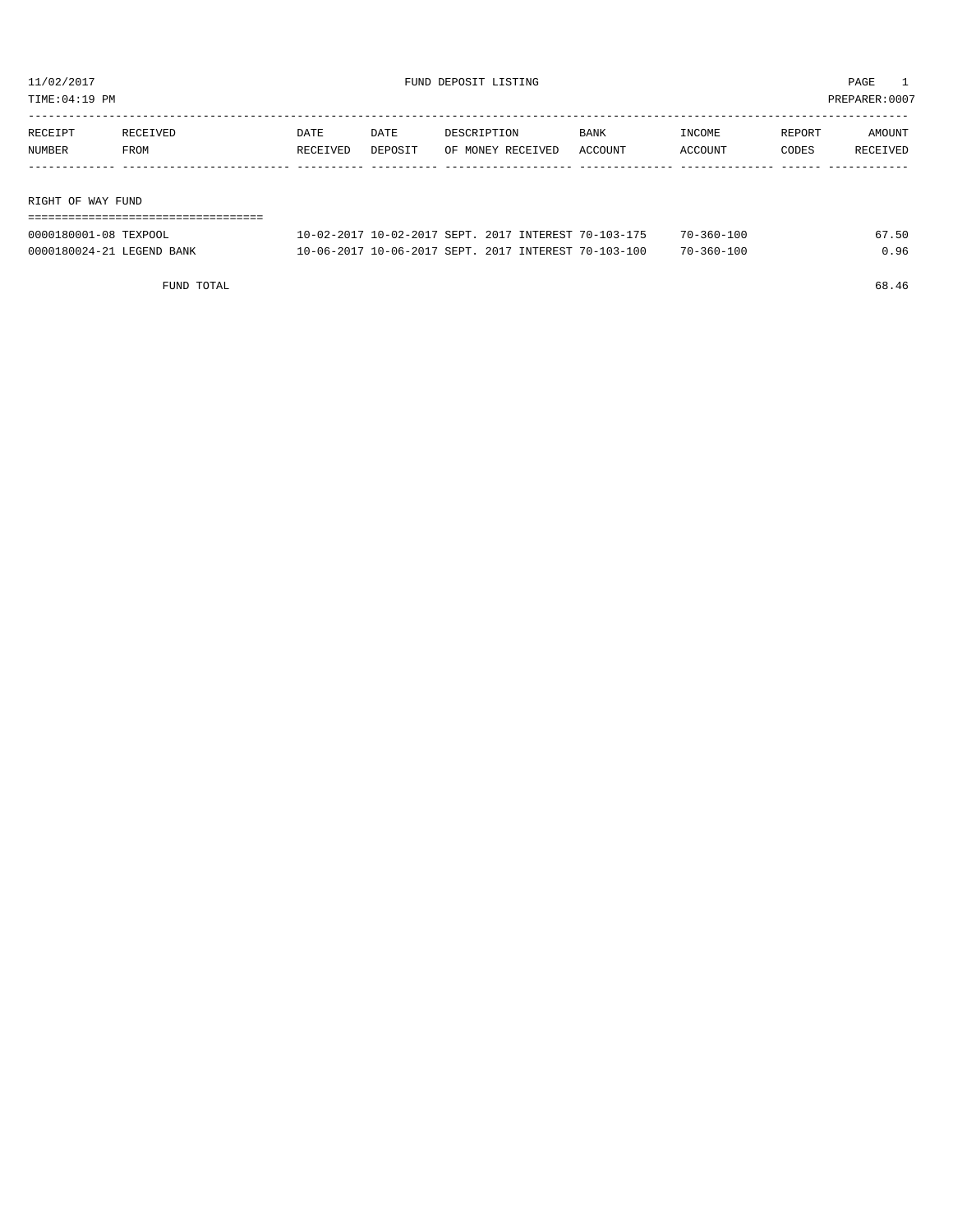11/02/2017 FUND DEPOSIT LISTING PAGE 1

| RECEIPT | <b>RECEIVED</b> | DATE     | DATE    | DESCRIPTION       | <b>BANK</b> | INCOME  | REPORT | AMOUNT          |
|---------|-----------------|----------|---------|-------------------|-------------|---------|--------|-----------------|
| NUMBER  | FROM            | RECEIVED | DEPOSIT | OF MONEY RECEIVED | ACCOUNT     | ACCOUNT | CODES  | <b>RECEIVED</b> |
|         |                 |          |         |                   |             |         |        |                 |

JUVENILE PROBATION

| 0000180041-01 JUVENILE PROBATION | 10-16-2017 10-16-2017 PID- 2175 PROBATION 87-103-187 |                  | $87 - 340 - 575$ | 105.00 |
|----------------------------------|------------------------------------------------------|------------------|------------------|--------|
| 0000180061-01 JUVENILE PROBATION | 10-20-2017 10-20-2017 PID-2194 DEFERRED              | 87-103-187       | $87 - 340 - 575$ | 10.00  |
| 0000180062-01 JUVENILE PROBATION | 10-20-2017 10-20-2017 PID-2195 DEFERRED              | $87 - 103 - 187$ | $87 - 340 - 575$ | 10.00  |
| 0000180063-01 JUVENILE PROBATION | 10-20-2017 10-20-2017 PID-2127 DEFERRED              | $87 - 103 - 187$ | $87 - 340 - 575$ | 45.00  |
| 0000180064-01 JUVENILE PROBATION | 10-20-2017 10-20-2017 PID- 2204 DEFERRED             | 87-103-187       | $87 - 340 - 575$ | 5.00   |
| 0000180083-01 JUVENILE PROBATION | 10-30-2017 10-30-2017 PID-2186 DEFERRED              | 87-103-187       | $87 - 340 - 575$ | 30.00  |
| 0000180084-01 JUVENILE PROBATION | 10-30-2017 10-30-2017 PID- 2168 COURT COS 87-103-187 |                  | $87 - 340 - 577$ | 20.00  |
| 0000180084-02 JUVENILE PROBATION | 10-30-2017 10-30-2017 PID-2168 PROBATION             | 87-103-187       | $87 - 340 - 575$ | 10.00  |
|                                  |                                                      |                  |                  |        |

FUND TOTAL 235.00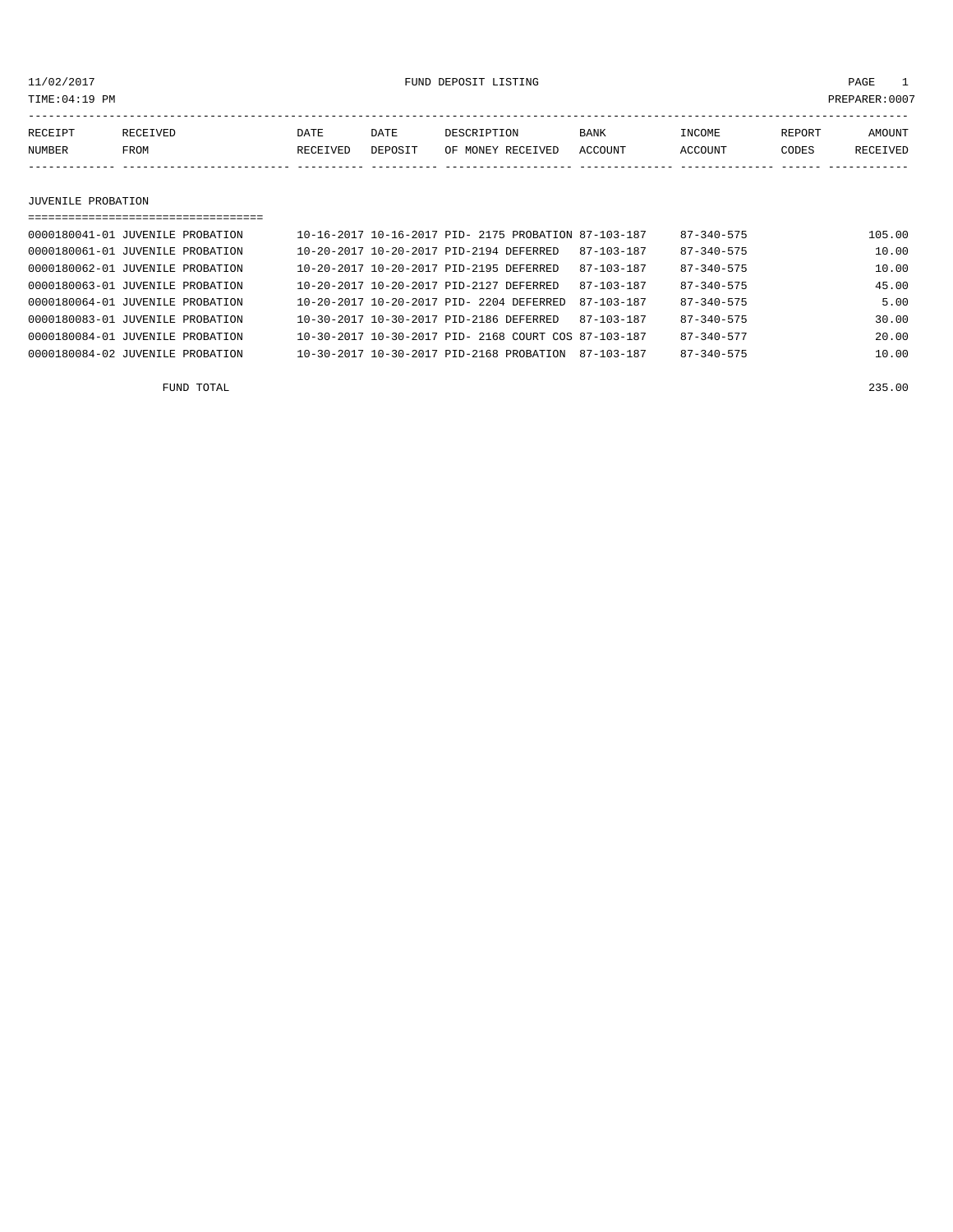11/02/2017 FUND DEPOSIT LISTING PAGE 1

| RECEIPT | RECEIVED | DATE     | DATE    | DESCRIPTION       | <b>BANK</b> | <b>NCOME</b> | <b>REPORT</b> | AMOUNT   |
|---------|----------|----------|---------|-------------------|-------------|--------------|---------------|----------|
| NUMBER  | FROM     | RECEIVED | DEPOSIT | OF MONEY RECEIVED | ACCOUNT     | ACCOUNT      | CODES         | RECEIVED |
|         |          |          |         |                   |             |              |               |          |

### TEXAS JUVENILE JUSTICE DEPT.

===================================

| $0.000180007 - 01$ T.J.J.D. | 10-02-2017 10-02-2017 REG. DIV.     |                                           | $89 - 103 - 999$ | $89 - 330 - 920$ | 3,095.00  |
|-----------------------------|-------------------------------------|-------------------------------------------|------------------|------------------|-----------|
| 0000180007-02 T.J.J.D.      | 10-02-2017 10-02-2017 MENTAL HEALTH |                                           | $89 - 103 - 998$ | $89 - 330 - 919$ | 2,505.00  |
| 0000180007-03 T.J.J.D.      | 10-02-2017 10-02-2017 COMM. DIV.    |                                           | 89-103-997       | $89 - 330 - 918$ | 2,000.00  |
| 0000180007-04 T.J.J.D.      | 10-02-2017 10-02-2017 PPA           |                                           | $89 - 103 - 996$ | 89-330-917       | 2,000.00  |
| 0000180007-05 T.J.J.D.      | 10-02-2017 10-02-2017 COMM. PROG.   |                                           | 89-103-994       | 89-330-916       | 13,333.00 |
| 0000180007-06 T.J.J.D.      | 10-02-2017 10-02-2017 BASIC         |                                           | $89 - 103 - 993$ | 89-330-915       | 19,409.00 |
| 0000180024-28 LEGEND BANK   |                                     | 10-06-2017 10-06-2017 SEPT. 2017 INTEREST | $89 - 103 - 992$ | $89 - 360 - 189$ | 0.47      |
| 0000180082-01 T.J.J.D.      | 10-30-2017 10-30-2017 REG. DIV.     |                                           | $89 - 103 - 999$ | $89 - 330 - 920$ | 1,548.00  |
| 0000180082-02 T.J.J.D.      | 10-30-2017 10-30-2017 MENTAL HEALTH |                                           | $89 - 103 - 998$ | $89 - 330 - 919$ | 1,253.00  |
| 0000180082-03 T.J.J.D.      | 10-30-2017 10-30-2017 COMM. DIV.    |                                           | 89-103-997       | $89 - 330 - 918$ | 1,000.00  |
| 0000180082-04 T.J.J.D.      | 10-30-2017 10-30-2017 PPA           |                                           | 89-103-996       | 89-330-917       | 1,000.00  |
| 0000180082-05 T.J.J.D.      | 10-30-2017 10-30-2017 COMM. PROG.   |                                           | 89-103-994       | 89-330-916       | 6,667.00  |
| 0000180082-06 T.J.J.D.      | 10-30-2017 10-30-2017 BASIC         |                                           | $89 - 103 - 993$ | $89 - 330 - 915$ | 9,704.00  |

FUND TOTAL  $63,514.47$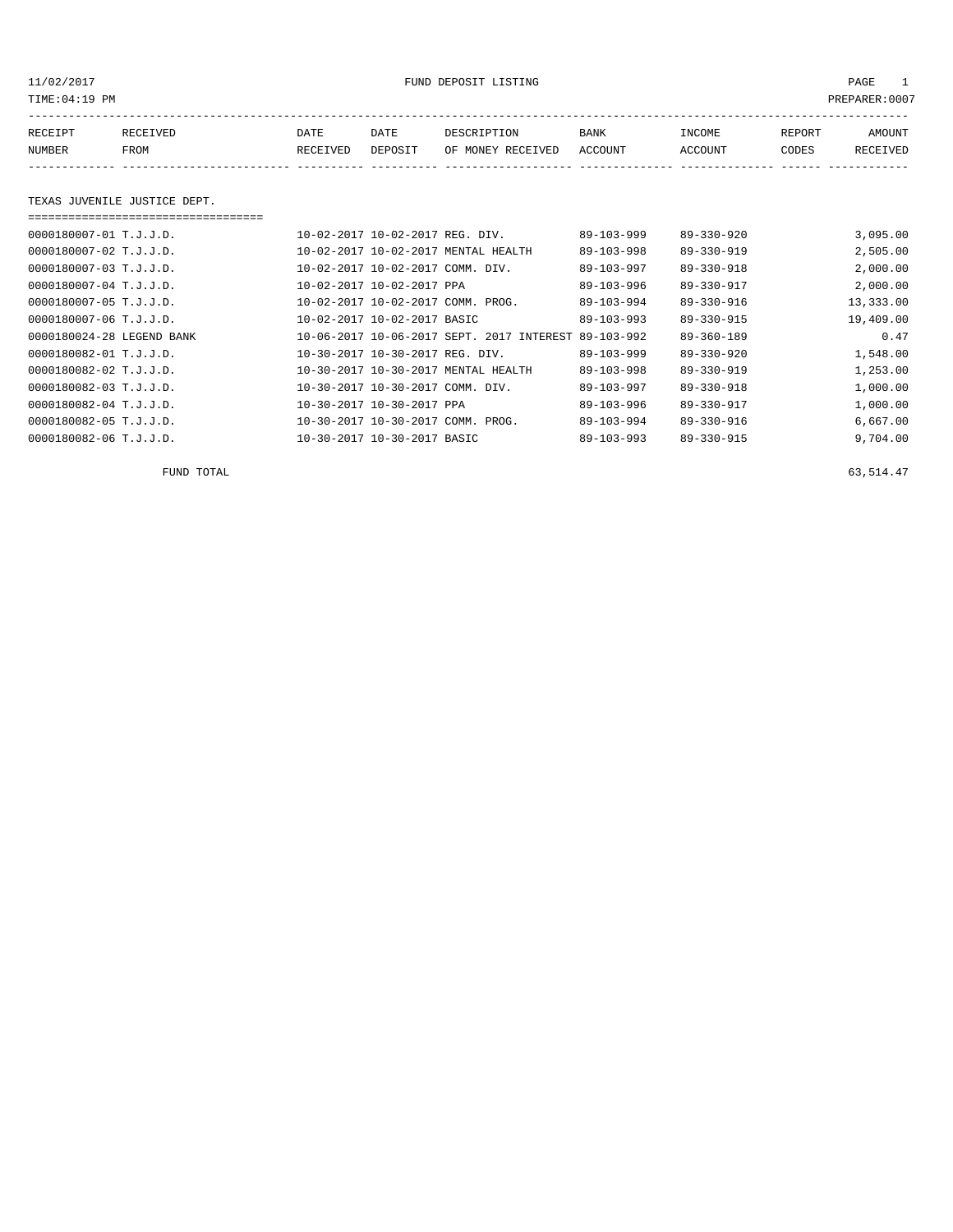TIME:04:19 PM PREPARER:0007

| RECEIPT | RECEIVED | DATE     | DATE    | DESCRIPTION       | <b>BANK</b> | INCOME  | REPORT | AMOUNT   |
|---------|----------|----------|---------|-------------------|-------------|---------|--------|----------|
| NUMBER  | FROM     | RECEIVED | DEPOSIT | OF MONEY RECEIVED | ACCOUNT     | ACCOUNT | CODES  | RECEIVED |
|         |          |          |         |                   |             |         |        |          |

#### STATZER FUND

| ================================= |                                                      |                  |       |
|-----------------------------------|------------------------------------------------------|------------------|-------|
| 0000180001-09 TEXPOOL             | 10-02-2017 10-02-2017 SEPT, 2017 INTEREST 92-103-175 | $92 - 360 - 100$ | 32.94 |
| 0000180024-22 LEGEND BANK         | 10-06-2017 10-06-2017 SEPT, 2017 INTEREST 92-103-100 | $92 - 360 - 100$ | 0.24  |

FUND TOTAL 33.18